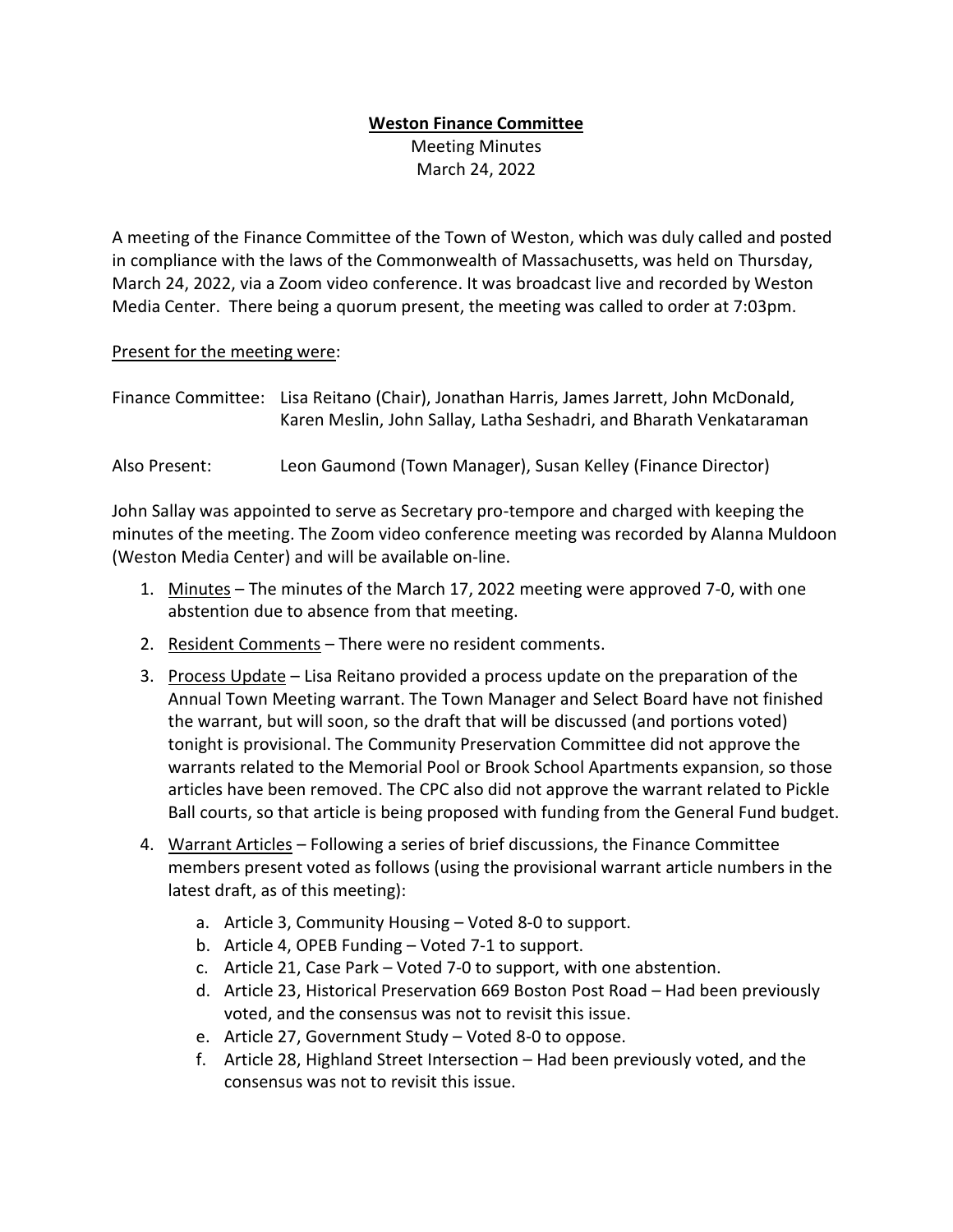- g. Article 30, Water Tank After some discussion of the financial impact on resident water bills, voted 8-0 to support.
- h. Article 31, Zoning Bylaw Amendment (related to water tank height) Voted 8-0 to take no position.
- i. Article 32, Sustainable Tree Bylaw Amendment Voted 7-1 to take no position.
- 5. Proposed FY2023 Budget (Article 2) After some discussion, those present voted 5-3 to support the proposed FY2023 town budget.
- 6. Finance Committee 2022 Report Lisa Reitano, Jonathan Harris, and Bharath Venkataraman had prepared a draft report based on the Finance Committee 2021 report. The Finance Committee members present discussed the report conceptually, but did not address specific wording, and agreed that anyone with specific comments or suggestions should email them to Lisa Reitano for consideration. Those present voted 6- 0 with 2 abstentions to approve and delegate completion of the report to the three members who have been working on it.

A motion to adjourn was made, duly seconded, and the meeting was adjourned at 8:50 pm.

Respectfully submitted,

John M. Sallay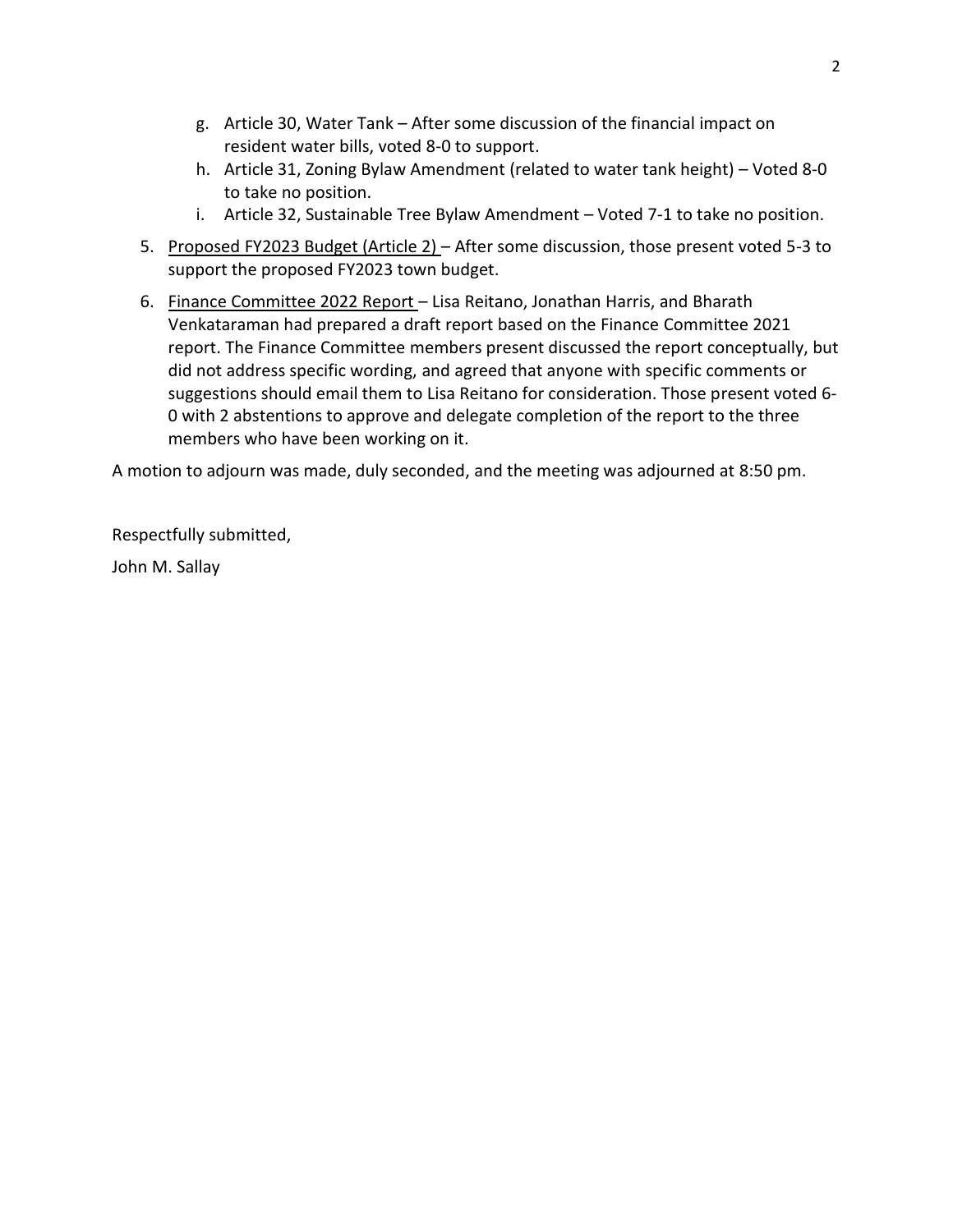## **Commonwealth of Massachusetts**

#### Middlesex, ss.

To any Constable in the Town of Weston, Greetings:

In the name of The Commonwealth you are hereby required to notify and warn the voters of said Town, qualified to vote in elections and Town affairs, to meet at the Town Hall at 11 Town House Road in said Town, on Saturday, the seventh day of May, 2022, to act on Article 1 of this warrant for which polls will be open from 8:00 a.m. until 6:00 p.m.; and to meet at the High School Auditorium at 444 Wellesley Street in said Town, and also in the gymnasium of the High School if the number of voters in attendance shall exceed the capacity of the auditorium, on Monday, the ninth day of May, 2022 at 7:00 p.m. (with a possible second night on May 11, 2022 and a possible third night on May 16, 2022 at 7:00 p.m.) to act upon the remaining articles of this warrant.

## **ARTICLE 1: TO BRING IN THEIR VOTES FOR THE FOLLOWING TOWN OFFICERS AND QUESTION TO BE VOTED ON ONE BALLOT**

|                                               | For a term of      |
|-----------------------------------------------|--------------------|
| A Moderator                                   | One Year           |
| One Select Board Member                       | <b>Three Years</b> |
| One Assessor                                  | <b>Three Years</b> |
| Two Members of the School Committee           | <b>Three Years</b> |
| Two Members of the Recreation Commission      | <b>Three Years</b> |
| One Member of the Planning Board              | <b>Five Years</b>  |
| <b>Two Library Trustees</b>                   | <b>Three Years</b> |
| One Library Trustee to fill an unexpired term | One Year           |
| One Member of the Board of Health             | <b>Three Years</b> |
| One Commissioner of Trust Funds               | <b>Three Years</b> |
| Three Measurers of Lumber                     | One Year           |

And to give their vote, Yes or No, on the following question:

## **BALLOT QUESTION NO. 1: PROPOSITION 2½ DEBT EXCLUSION**

Shall the Town of Weston be allowed to exempt from the provisions of Proposition two and one-half, so called, the amounts required to pay for the bond(s) issued in order to design**,** engineer, construct and equip the following, including all costs incidental and related thereto: (1) DPW-Drainage Improvements; (2) Rte. 20/Highland Street Intersection Improvements; (3) Bogle Brook Culvert Replacement; (4) Snow removal equipment for the School Department; (5) Air Supply Vehicle Replacement for the Fire Department; and (6) Information Technology Update Phase II for the Town and School Departments?

Yes\_\_\_\_\_\_\_\_ No\_\_\_\_\_\_\_\_

#### **SUMMARY**

*State law provides for an exemption from the limits of Proposition two and one-half of those amounts required to pay for the debt service for bonds approved by the voters. Question 1 would exempt the debt service for the bonds that will be issued in part for projects to be considered at the 2022 Annual Town Meeting:*

#### *Projects to be considered by 2022 Annual Town Meeting:*

| 1. DPW-Drainage Improvements (Article xx)                          | \$450,000 |
|--------------------------------------------------------------------|-----------|
| 2. Rte. 20/Highland Street Intersection Improvements (Article xx)  | 413.400   |
| 3. Bogle Brook Culvert Replacement (Article XX)                    | 480.000   |
| 4. Snow Removal Equipment for School Department (Article xx)       | 115,000   |
| 5. Air Supply Vehicle Replacement for Fire Department (Article xx) | 325,000   |
| 6. Information Technology Update Phase II (Article xx)             | 387,400   |
|                                                                    |           |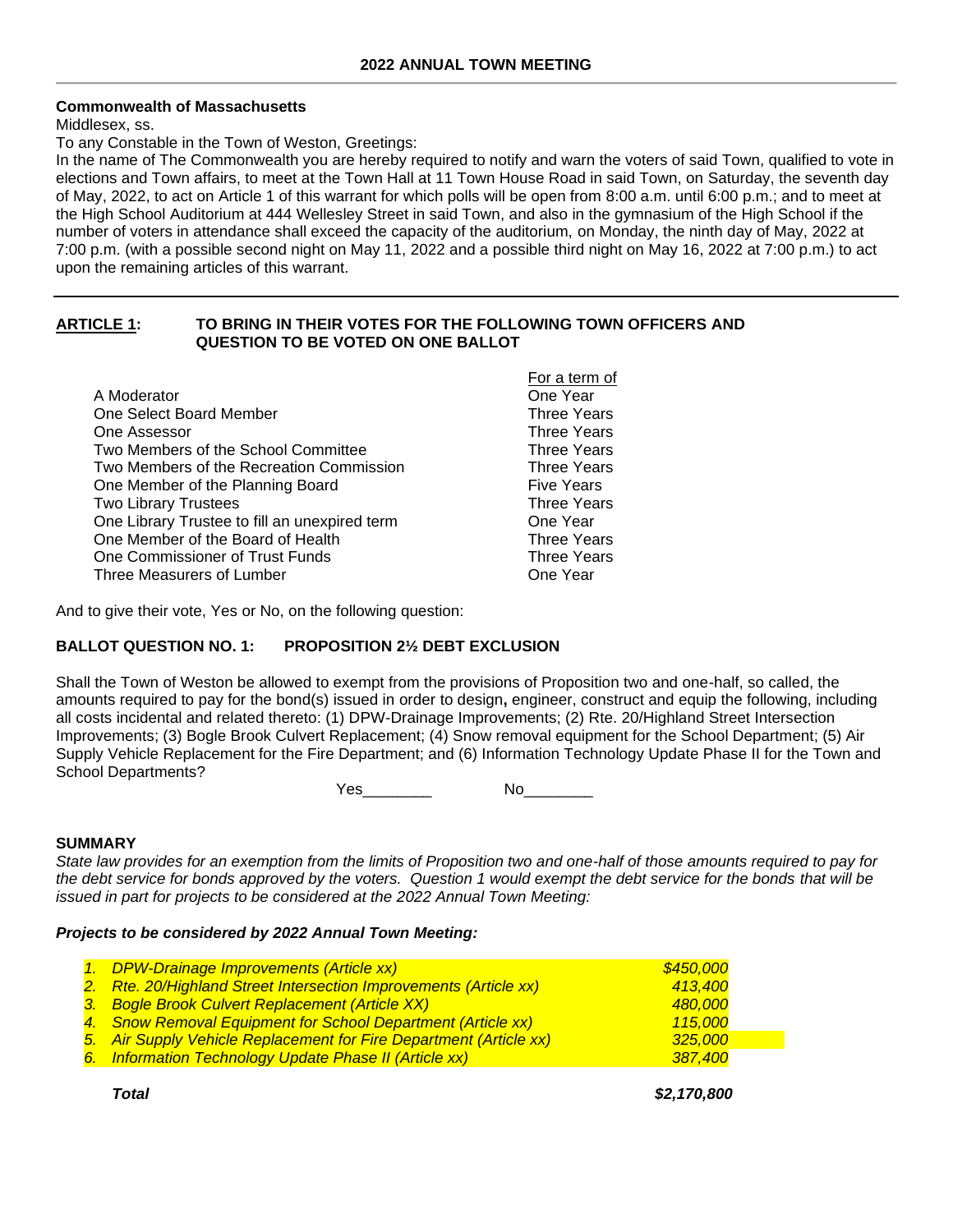*Separate articles appear in the Annual Town Meeting Warrant to appropriate the funds and authorize borrowing for each*  purpose. A two-thirds vote of Town Meeting in favor is required for approval. This ballot question is only to exempt the *debt service from the limits of Proposition* 2½*, should these items be approved by Town Meeting.*

*The debt service for the projects to be considered at 2021 Annual Town Meeting is estimated to be \$53,790 in fiscal year 2023, \$224,240 in fiscal year 2024, then decreasing each year until the bond reaches maturity. This Proposition two and one-half debt exclusion shall be approved if a majority of the persons voting thereon vote "yes."*

## **ANNUAL OPERATING BUDGET**

## **ARTICLE 2: APPROPRIATE THE FISCAL YEAR 2023 OPERATING BUDGET**

To raise and appropriate and transfer from available funds such sums of money as may be necessary to defray the costs of government and other Town charges for the fiscal year beginning July 1, 2022; or take any other action relative thereto.

*Article 2 Explanation: The recommended fiscal year 2023 operating budget can be found in the Warrant Book. The following available funds will be transferred to fund a portion of the operating budget:*

| Total                                    | 89,311<br>\$2,566,311 |
|------------------------------------------|-----------------------|
| 5. Debt Exclusion Premium Reserve        |                       |
| 4. Josiah Smith Tavern Trust Fund        | 12.000                |
| 3. Cemetery Trust Fund                   | 20.000                |
| 2. Overlay Surplus                       | 345,000               |
| 1. Undesignated Fund Balance (free cash) | \$2,100,000           |

#### **The Finance Committee voted xxx this article.**

## **CONSENT AGENDA Articles 3-21**

#### **ARTICLE 3: APPROPRIATE FOR COMMUNITY HOUSING**

To transfer from the Community Preservation Fund to reserve for future appropriation additional sums of money for the acquisition, creation, preservation and support of community housing, as recommended by the Community Preservation Committee, and as funding therefor, to appropriate said sums from Community Preservation Fund Fiscal Year 2022 annual revenues, or take any other action relative thereto.

*Article 3 Explanation: The Community Preservation Act requires that 10% of revenues be set aside annually for Community Housing. At the time of the 2022 Annual Town Meeting, for purposes of annual allocations, we projected a state match of \$786k. We actually received a state match of over \$1 million. The amount that was set aside at Annual Town Meeting for Community Housing is insufficient and must be increased to comply with the Community Preservation Act. An additional amount of \$55,000 for community housing will be requested.*

#### **The Finance Committee voted xxx this article.**

#### **ARTICLE 4: APPROPRIATE TO OTHER POST EMPLOYMENT BENEFITS (OPEB) TRUST FUND**

To raise and appropriate or transfer from available funds a sum of money to the Other Post Employment Benefits (OPEB) Trust Fund, to be used to pay the costs of post employment benefits; or take any other action relative thereto.

*Article 4 Explanation: This article allows the Town to continue to fund its future liability for other post employment benefits (retiree health insurance) for Town of Weston retirees, which amounts to approximately \$53 million. Currently, the Town has an approximate market value of \$29.6 million in this Trust Fund as of 6/30/2021. We are 35.6% funded as of June 30, 2021. The amount expected under this vote is \$2,167,262.* 

#### **The Finance Committee voted XXXX this article.**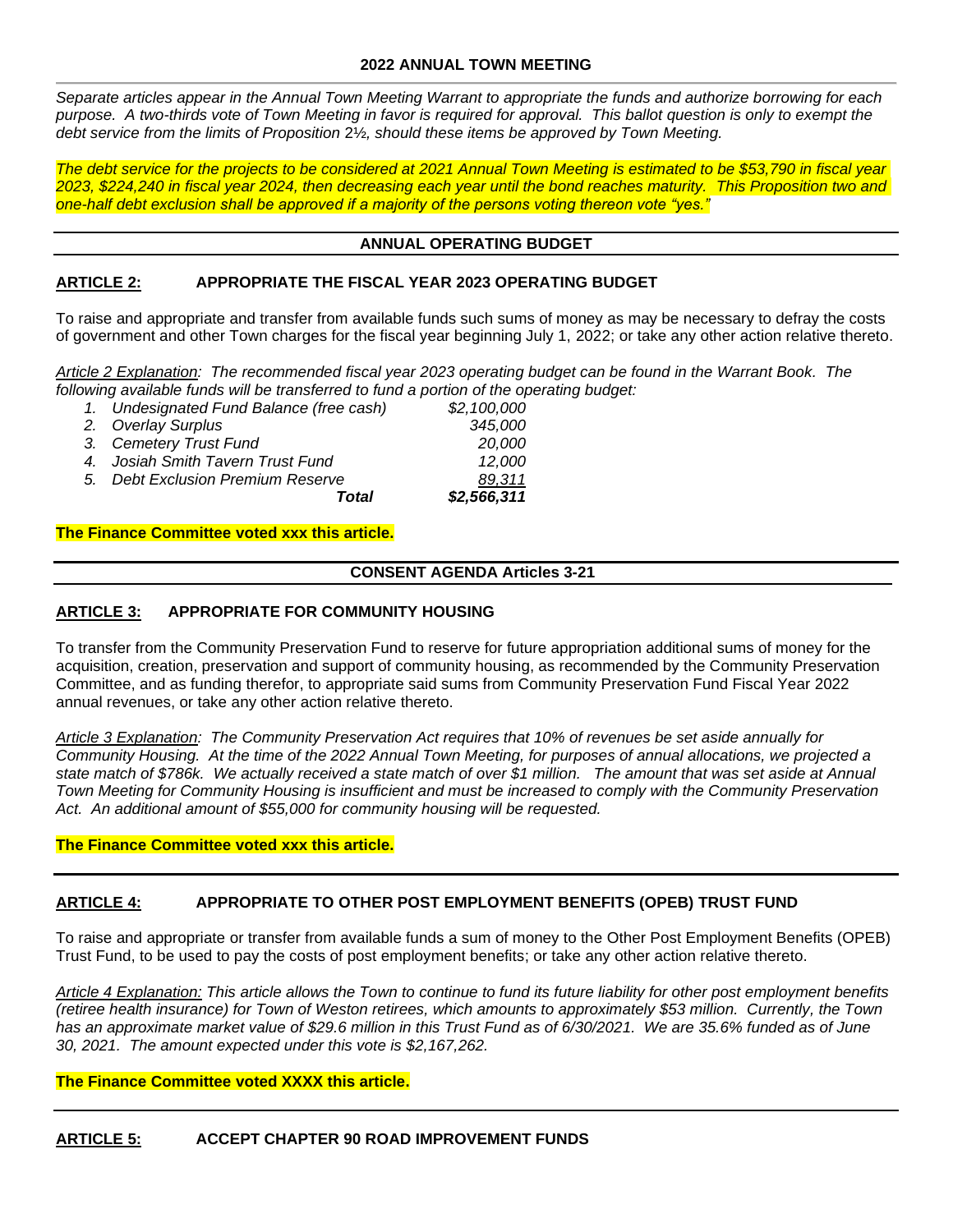To authorize the Select Board to permanently construct, reconstruct, resurface, alter or make specific repairs upon all or portions of various Town Ways and to authorize the expenditure of such sums of money as may be received for the fiscal year commencing July 1, 2022 provided or to be provided by the Commonwealth of Massachusetts through the Massachusetts Department of Transportation; or take any other action relative thereto.

*Article 5 Explanation*: *Massachusetts law requires that Town Meeting approve the use of funds received from the Commonwealth for road construction purposes, including engineering or addressing traffic improvements. In fiscal year 2023, the Town is expected to receive close to \$500,000 pending final state numbers.*

#### **The Finance Committee voted unanimously to support this article.**

## **ARTICLE 6: APPROVE PROPERTY TAX DEFERRAL INCOME LIMITS**

To establish Fiscal Year 2023 income eligibility limits under Chapter 421 of the Acts of 2004, An Act Authorizing the Town of Weston to Regulate Certain Property Tax Exemption Eligibility Requirements for the Elderly; or take any other action relative thereto.

*Article 6 Explanation: Several years ago, Weston obtained special legislation to change the eligibility criteria for the property tax deferral program, allowing the Select Board to set the interest rate for residents over 60 who defer their property taxes. For Fiscal Year 2023, the rate remains set at 4%. This legislation also allows the Select Board, with Town Meeting approval, to establish the income eligibility limit for this program each year. The Select Board is recommending that the income limit be increased to \$96,650 for fiscal year 2023, which is the limit for a two-person household at 100% of the area median income and is also the limit for moderate income housing funded by the Community Preservation Act. Ratification of this amount is required by Town Meeting.*

#### **The Finance Committee voted unanimously to support this article.**

## **ARTICLE 7: APPROPRIATE FISCAL YEAR 2023 WATER ENTERPRISE BUDGET**

To raise and appropriate and transfer from receipts and retained earnings the following sums of money to operate the Water Division of the Department of Public Works during fiscal year 2023, under the provisions of M.G.L. Chapter 44, section 53F½:

|                                        | Expended FY20 | Expended FY21 | <b>Appropriated FY22</b> | Recommended FY23 |
|----------------------------------------|---------------|---------------|--------------------------|------------------|
| <b>Salaries</b>                        | \$311,086     | \$317,429     | \$322,019                | \$340,300        |
| Expenses                               | 190.083       | 258,708       | 255,850                  | 265,850          |
| <b>MWRA Assessment/Water Purchases</b> | 2,419,299     | 2,400,081     | 2,856,200                | 2,446,100        |
| Debt Service (non-exempt)              | 552,406       | 617.076       | 671,442                  | 701.512          |
| Capital Outlay+                        | 95,897        | 59.249        | 65,000                   | 65,000           |
| Total                                  | \$3,586,751   | \$3,652,544   | \$4,170,511              | \$3,818,762      |

Or take any other action relative thereto.

*Article 7 Explanation: Debt service includes amounts for previously approved projects and the water main rehabilitation project to be considered under Article 8. The operating expenses for the Water Division are entirely funded by water fee revenue.*

**The Finance Committee voted unanimously to support this article.**

#### **ARTICLE 8: APPROPRIATE FOR WATER MAIN REHABILITATION**

To appropriate a sum of money to pay costs of laying and relaying water mains of not less than six inches but less than sixteen inches in diameter, and all incidental and related costs, to be spent under the direction of the Town Manager, the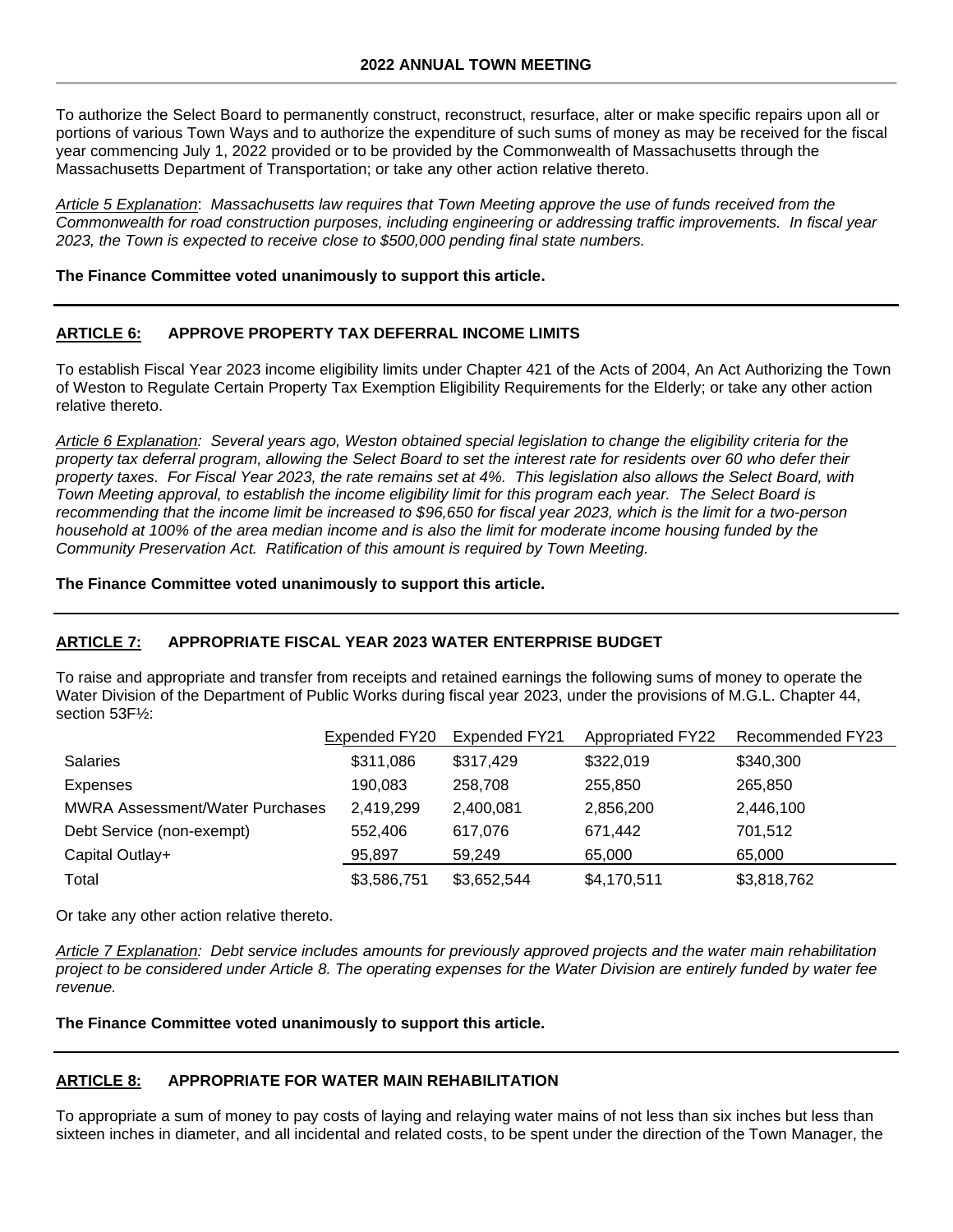money so appropriated to be raised by borrowing under the authority of G.L. c.44, §8, or any other enabling authority, and to authorize the Town Treasurer, with the approval of the Select Board, to issue bonds or notes for this purpose; or take any other action relative thereto.

*Article 8 Explanation: This request is part of an ongoing program to replace old cast iron and asbestos transite cement*  water mains. This material is no longer used to construct water mains. This appropriation is to replace roughly 2300 *linear feet of transite water main on Loring Rd. that was installed in 1936 and remove 350 linear feet of 6 inch CLDI (cement lined ductile iron pipe) from the system and connect those services to a new 12 inch CLDI main on the street. The design for this project will be completed by the DPW's engineering division. The amount to be requested under this article is \$678,000, to be funded by borrowing. A two-thirds vote of Town Meeting is required for approval of this article.*

## **The Finance Committee voted unanimously to support this article.**

## **ARTICLE 9: APPROPRIATE FISCAL YEAR 2023 RECREATION ENTERPRISE BUDGET**

To raise and appropriate and transfer from receipts and retained earnings the following sums of money to operate the Recreation Department during Fiscal Year 2023, under the provisions of M.G.L. Chapter 44, section 53F½:

|                         | Expended FY20 | Expended FY21 | Appropriated FY22 | Recommended FY23 |
|-------------------------|---------------|---------------|-------------------|------------------|
| <b>Salaries</b>         | \$1,055,995   | \$819,615     | \$1,239,097       | \$1,377,215      |
| Expenses                | 364,137       | 229,843       | 482,405           | 491,655          |
| <b>Community Center</b> | 40.910        | 53,193        | 76,550            | 96.375           |
| Capital Outlay+         |               | -             |                   |                  |
| Total                   | \$1,461,043   | \$1,102,651   | \$1,969,044       | \$1,965,245      |

Or take any other action relative thereto.

*Article 9 Explanation: Program fees cover approximately 70% of the salaries and expenses for this department; the remaining 30% is funded by property taxes. This is changed from FY22 which led the Town to cover 40% of recreation operations through property tax contributions due to concerns about the COVID-19 pandemic and its effect on recreation*  revenues. In addition, there will be a contribution of \$47,403 from the Council on Aging budget to the Recreation *Enterprise fund to support the cost of operating the Community Center, in which the Council on Aging is housed.* 

**The Finance Committee voted unanimously to support this article.**

## **ARTICLE 10: APPROPRIATE FISCAL YEAR 2023 BROOK SCHOOL APARTMENTS ENTERPRISE BUDGET**

To raise and appropriate and transfer from receipts and retained earnings the following sums of money to operate the Brook School Apartments during Fiscal Year 2023, under the provisions of Chapter 76 of the Acts of 2009 and M.G.L. Chapter 44, section 53F½:

|                           | Expended FY20 | Expended FY21 | <b>Appropriated FY22</b> | Recommended FY23 |  |  |
|---------------------------|---------------|---------------|--------------------------|------------------|--|--|
| <b>Salaries</b>           | \$184,725     | \$178,391     | \$197,755                | \$204,121        |  |  |
| Expenses                  | 298,642       | 300,504       | 392,250                  | 413,933          |  |  |
| Payments in Lieu of Taxes | 24.548        | 25,162        | 25,791                   | 26,436           |  |  |
| <b>Debt Service</b>       | 256,568       | 247,873       | 239,354                  | 231,399          |  |  |
| Repairs & Replacements+   | 69.408        | 129,112       | 185,290                  | 196,407          |  |  |
| Capital Improvements+     | 71,915        | 49,161        | 100,000                  | 100,000          |  |  |
| Total                     | \$905,806     | \$930,202     | \$1,140,440              | \$1,172,296      |  |  |

Or take any other action relative thereto.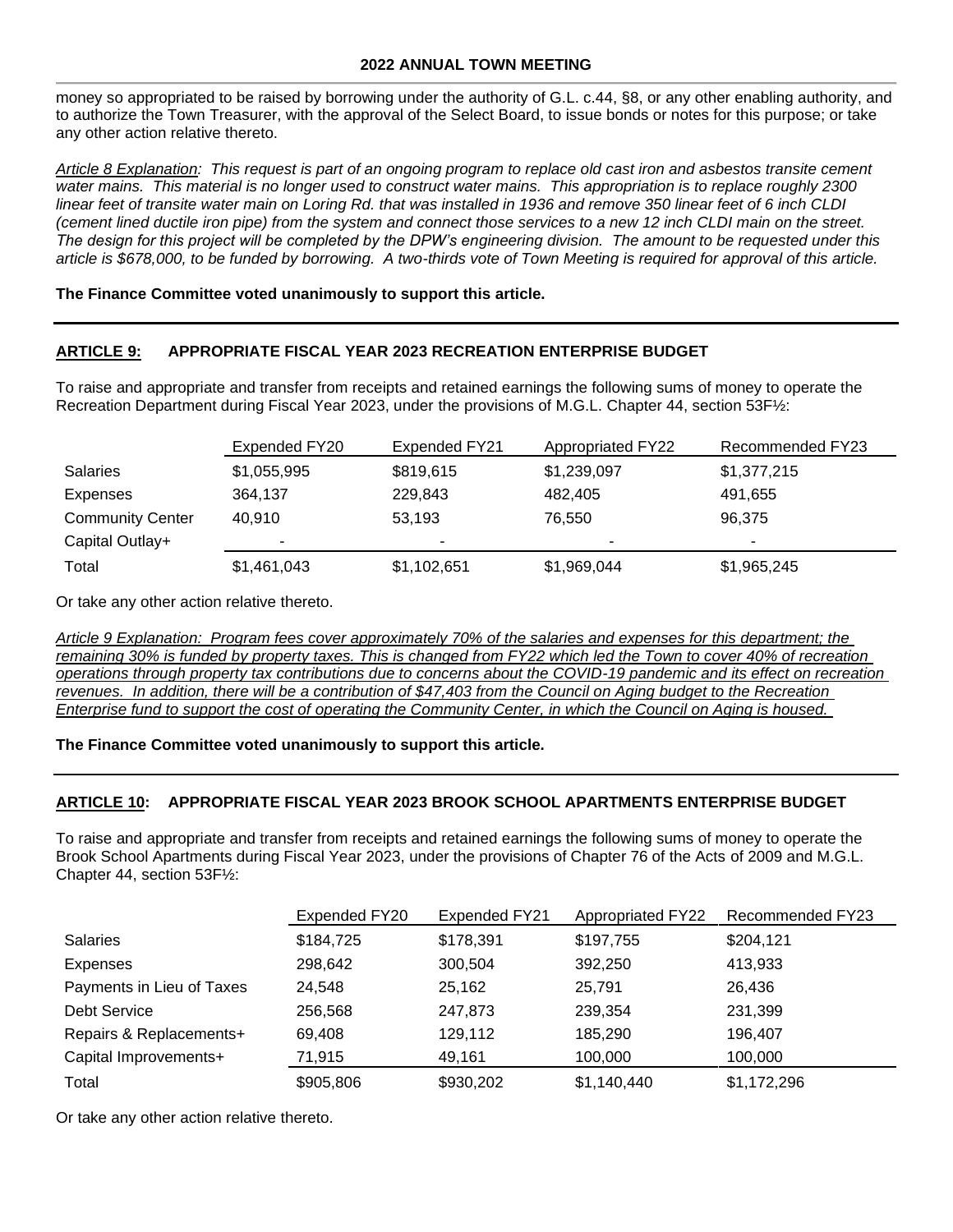*Article 10 Explanation: Funding for the operation of the Brook School Apartments comes from rental income and the Community Preservation Fund, which is covering the cost of the debt service for construction of thirteen affordable units completed as part of the expansion project in 2004.*

**The Finance Committee voted unanimously to support this article.**

## **ARTICLE 11: APPROPRIATE FISCAL YEAR 2023 PUBLIC ACCESS OPERATIONS**

To see if the Town will transfer from the PEG and Cable Related Fund a sum of money as a grant to Weston Media, Inc. for Cable Access and PEG purposes for FY2023, and to authorize the Town Manager to enter into a grant agreement with Weston Media, Inc. upon such terms and conditions as the Town Manager deems appropriate, or take any other action relative thereto.

*Article 11 Explanation: The Commonwealth established rules governing the method by which cable franchise fees are used to support public access operations in the state. This article follows guidance from the Commonwealth by accepting a provision of the law designed for this purpose and transfers to the account franchise fees collected by the Town and intended for public access operations.* 

## **The Finance Committee voted unanimously to support this article.**

# **ARTICLE 12: APPROPRIATE FOR DRAINAGE IMPROVEMENTS**

To appropriate a sum of money for the construction or reconstruction of surface drains and all incidental and related costs, including the acquisition by gift, purchase and/or eminent domain of such temporary or permanent easements as may be necessary for this project, and to authorize appropriate Town officials to acquire such interests, to be spent under the direction of the Town Manager, the money so appropriated to be raised by borrowing under the authority of G.L. c.44, §7, or any other enabling authority, and to authorize the Town Treasurer, with the approval of the Select Board, to issue bonds or notes for this purpose; or take any other action relative thereto.

*Article 12 Explanation: This request is part of the ongoing program to replace, upgrade or install new storm drainage lines and structures to improve substandard drainage systems in town. Important future projects include, but are not limited to locations on Glen Rd., Rolling Lane, and Ash Street. Public/private partnerships are funded from this program and help to resolve deficient drainage systems affecting runoff from public ways through private property. Drainage funds are also used for street drainage repairs for the road paving program. The amount to be requested under this article is \$450,000. A two-thirds vote of Town Meeting is required for approval of this article.*

#### **The Finance Committee voted unanimously to support this article.**

## **ARTICLE 13: APPROPRIATE FOR CULVERT REPLACEMENT (BOGLE BROOK AT SHERBURN CIRCLE)**

To appropriate a sum of money for the replacement of the Bogle Brook Culvert at Sherburn Circle, including all incidental and related expenses, to be spent under the direction of the Town Manager, the money so appropriated to be raised by borrowing under the authority of G.L. c.44, §7, or any other enabling authority, and to authorize the Town Treasurer, with the approval of the Select Board, to issue bonds or notes for this purpose; or take any other action relative thereto.

*Article 13 Explanation: The existing box culvert on Bogle Brook at Sherburn Circle is becoming undermined resulting in partial failure of the road surface above. Repairs have been done on two occasions in recent years, however this 60+ year old culvert is considered to be beyond repair and is now recommended for replacement. Construction funds are proposed for replacement of this culvert and is estimated to cost \$480,000. A two-thirds vote of Town Meeting is required for approval of this article.*

#### **The Finance Committee voted unanimously to support this article.**

## **ARTICLE 14: APPROPRIATE FOR SNOW REMOVAL EQUIPMENT**

To appropriate a sum of money for the purchase and equipping of a piece of snow removal equipment, including all incidental and related expenses, to be spent under the direction of the Town Manager, the money so appropriated to be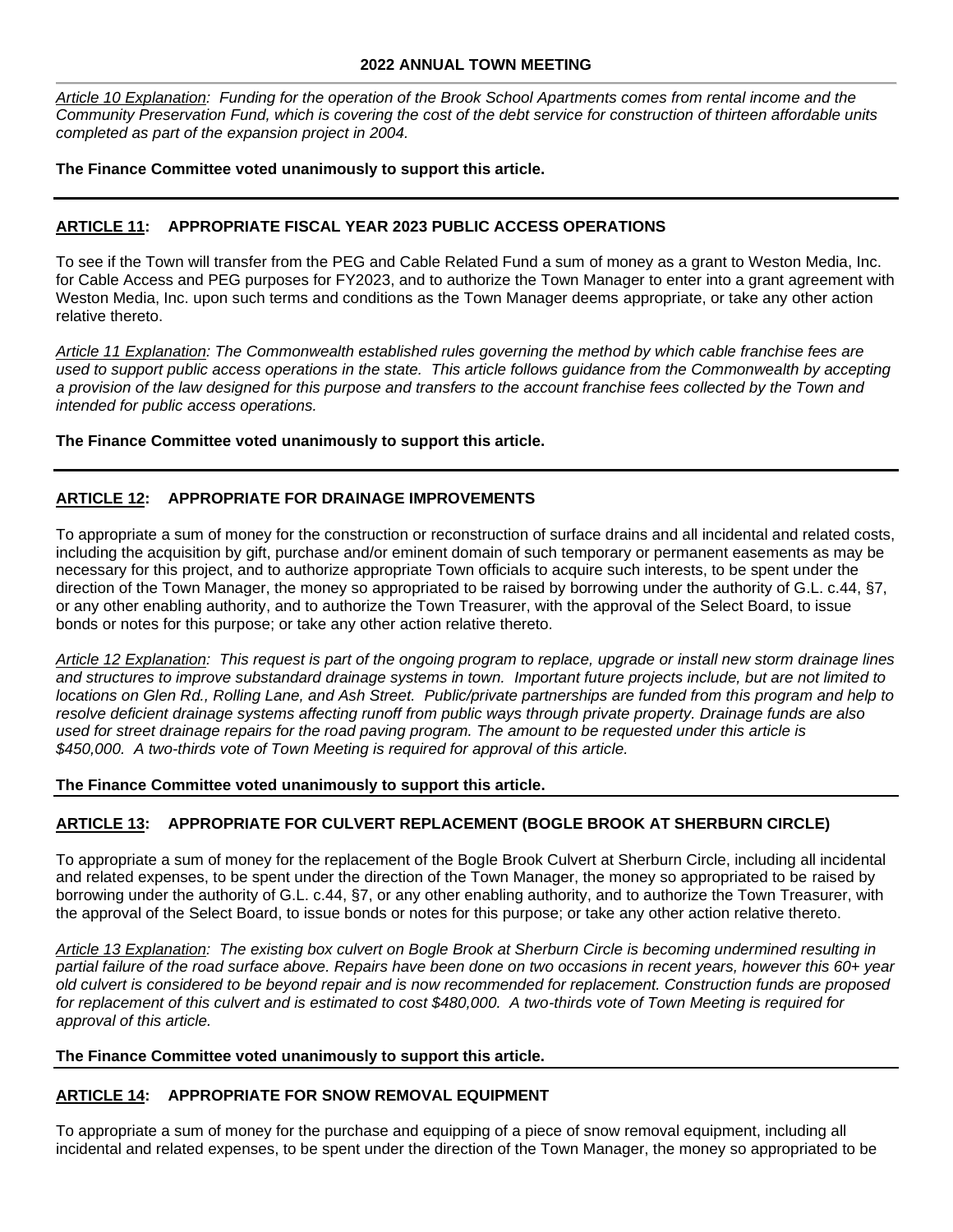raised by borrowing under the authority of G.L. c.44, §7, or any other enabling authority, and to authorize the Town Treasurer, with the approval of the Select Board, to issue bonds or notes for this purpose; or take any other action relative thereto.

*Article 14 Explanation: The School Department is seeking funding for a piece of Equipment for Snow Removal and small grounds projects. Currently they use a 20-year-old Bobcat to remove snow within the school grounds and have utilized outside vendor equipment to supplement for large storms. This machine would also replace the current Bobcat and the need to seek out outside vendors. The current design of parking areas have cells and requires snow to be pushed in multiple locations to clear. This machine will have the ability to clear and remove piles at all the corners and intersections*  within the school campuses. This request includes a snow bucket and snow pusher to further enhance the use of the *equipment for snow plowing in addition to removal. The amount to be requested under this article is \$115,000. A twothirds vote of Town Meeting is required for approval of this article.*

## **The Finance Committee voted unanimously to support this article.**

## **ARTICLE 15: APPROPRIATE FOR AIR SUPPLY EMERGENCY RESPONSE VEHICLE**

To appropriate a sum of money for the purchase and equipping of an Air Supply Emergency Response Vehicle, including all incidental and related expenses, to be spent under the direction of the Town Manager, the money so appropriated to be raised by borrowing under the authority of G.L. c.44, §7, or any other enabling authority, and to authorize the Town Treasurer, with the approval of the Select Board, to issue bonds or notes for this purpose; or take any other action relative thereto.

*Article 15 Explanation: The Fire Department seeks replacement of a 27-year-old Air Supply Emergency Response Vehicle which has reached the end of its life. The amount to be requested under this article is \$360,000. A two-thirds vote of Town Meeting is required for approval of this article.*

## **The Finance Committee voted unanimously to support this article.**

## **ARTICLE 16: APPROPRIATE FOR NETWORK IMPROVEMENTS**

To appropriate a sum of money for updates to and replacements of Town and School information systems and communication infrastructure equipment, including all incidental and related expenses, to be spent under the direction of the Town Manager, the money so appropriated to be raised by borrowing under the authority of G.L. c. 44,§7, or any other enabling authority, and to authorize the Town Treasurer, with the approval of the Select Board, to issue bonds or notes for this purpose; or take any other action relative thereto.

*Article 16 Explanation: The Town and Schools share a data and communications infrastructure that needs updating. Our current infrastructure has served the town very well, but the demands have never been greater. This phase of the network improvement project will be addressing a number of smaller targeted needs including updated copper network cabling, replacement/upgrades of components of our network/wireless infrastructure, two server infrastructure hosts, security surveillance & related devices, addition of radio channel bandwidth in the school campus, and school building PA updates. The amount to be requested under this article is \$387,400. A two-thirds vote of Town Meeting is required for approval of this article.*

#### **The Finance Committee voted unanimously to support this article.**

## **ARTICLE 17: TELECOMMUNICATIONS LEASE – WESTON POLICE DEPARTMENT (180 Boston Post Road)**

To see if the Town will vote to transfer the care, custody, management and control of the property described below, currently held by the Select Board for police purposes, to the Select Board for police purposes and also for the purpose of leasing for telecommunications purposes; and to authorize the Select Board to enter into such a lease or leases for telecommunications purposes for all or a portion of the property located off of the Boston Post Road By-Pass containing the Weston Police Station, as shown on Assessors Map 27 as Parcel 75-10, upon such terms and conditions as the Select Board determines to be in the best interest of the Town, such lease or leases to exceed three years; and to authorize the Select Board to grant such non-exclusive access and utility easements as the Select Board deems necessary and appropriate; and to further authorize the Select Board to enter into such agreements and execute such instruments as may be necessary to effectuate the purposes of this article; or take any other action relative thereto.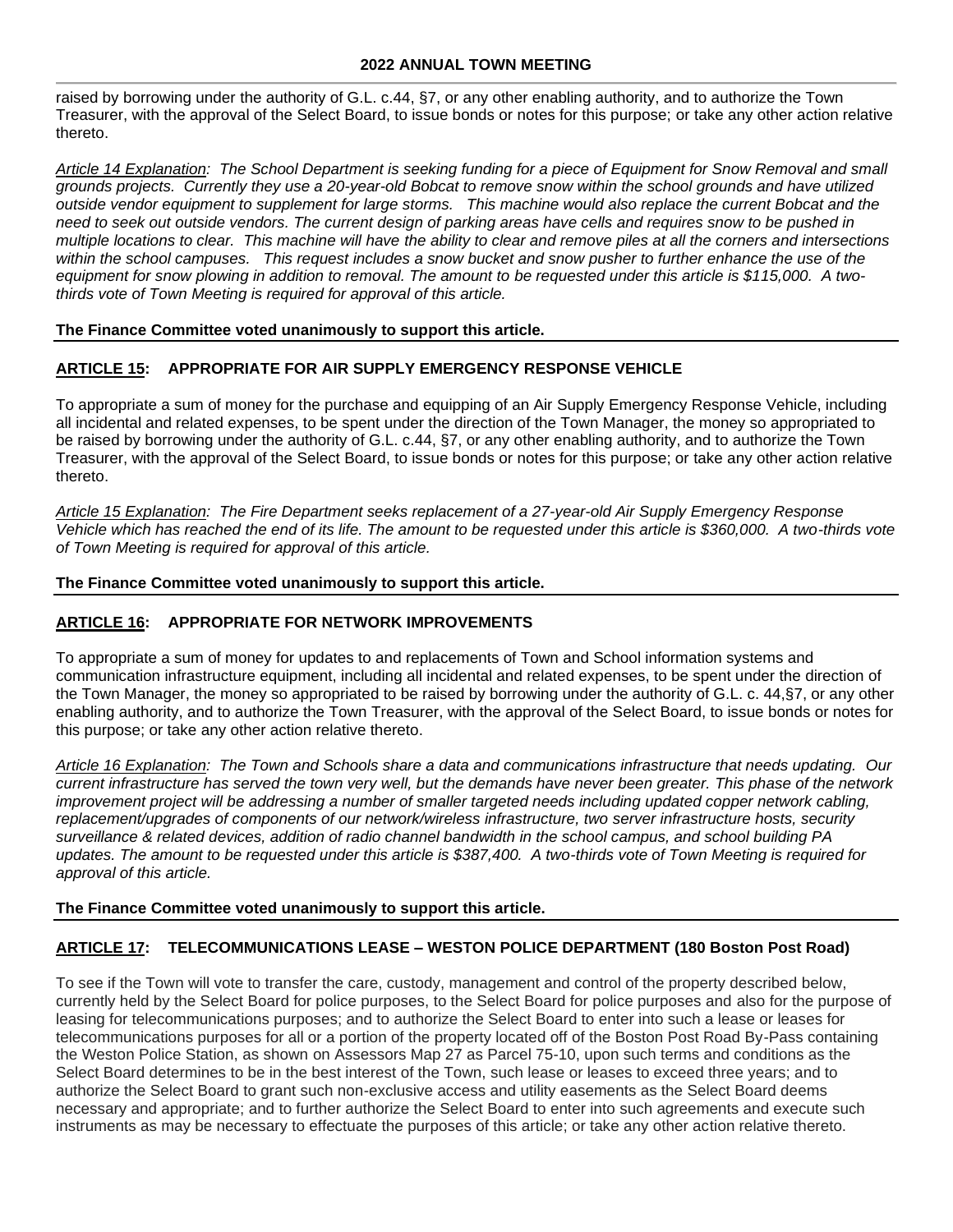*Article 17 Explanation: There is an existing cell tower at the Police Station located at 180 Boston Post Road. The existing*  lease expires July 2023. The current tenant is seeking to extend the ground lease for additional years however the *previous procurement did no contemplate such an extension. The intent of this article would be to allow the police station property to also be used for telecommunications leasing purposes. Article 16, as contained in the May 2003 Annual Town Meeting Warrant, reference a change in the Town's Zoning By-Law relative to the Personal Wireless Services Overlay District however this article did not address the leasing of the site at the police station for telecommunications purposes. Since this article contemplates a transfer of the property based upon the purpose for which it is currently held, a two-thirds majority vote would be required for passage pursuant to G.L. c. 40, sec. 15A.*

## **The Finance Committee voted unanimously to support this article.**

## **ARTICLE 18: MINISTERIAL AMENDMENTS TO THE TOWN BYLAWS**

To see if the Town will vote to amend the Town Bylaws to make ministerial and clerical amendments and grammatical corrections thereto, and further to correct any citations which may have been changed from time to time, a complete copy of which has been placed on file with the Town Clerk and is available for viewing on the Town's website at:  $\frac{1}{1}$ , such amendments to take effect upon their adoption by the voters of Weston, or take any other action relative thereto.

*Article 18 Explanation: This article authorizes changes only of a ministerial, clerical, and grammatical nature to the Town Bylaws. Over the years through amendment, formatting has become inconsistent and legal citations may have changed. These ministerial changes seek to correct these unintentional errors. The changes can be viewed online and at the Town Clerk's Office. A majority vote of Town Meeting is required for approval of this article.*

**The Finance Committee voted to take no position on this article.**

## **ARTICLE 19: APPROPRIATE FOR FISCAL YEAR 2023 COMMUNITY PRESERVATION COMMITTEE OPERATING BUDGET**

To hear and act on the report of the Community Preservation Committee on the Fiscal Year 2023 Community Preservation budget and to appropriate from the Community Preservation Fund a sum of money to meet the administrative expenses and all other necessary and proper expenses of the Community Preservation Committee for Fiscal Year 2023; and further, to reserve for future appropriation for purposes consistent with the Community Preservation Act the amounts as recommended by the Community Preservation Committee for open space, including land for recreational use, historic resources and community housing; and further, to appropriate from the Community Preservation Fund a sum of money for payment of debt service on Community Preservation projects previously approved by Town Meeting, all as recommended by the Community Preservation Committee, or take any other action relative thereto.

*Article 19 Explanation*: *The Community Preservation property tax surcharge will raise more than \$2,400,000 in fiscal year 2023, which is expected to be matched, in part, by the State. By law, a minimum of 10% of Community Preservation*  funds raised by the surcharge and as matching funds from the state must be spent or set aside for future spending in *each of three categories: open space, including land for recreational use; historic resources; and community housing. The remaining 70% of available funds may be allocated to any one or a combination of the three categories, all as specified in G.L. c.44B, §5(b)(2), as most recently amended.*

*The administrative expense budget, limited by law to no more than 5% of annual Community Preservation Fund revenues, is estimated to be \$160,000 and is funded from the Community Preservation Fund. Any administrative funds remaining unused at the end of the fiscal year are returned to the Unallocated allocation of the Community Preservation Fund. The administrative expense budget covers the cost of a part-time staff person for the Committee and Committee expenses such as appraisal fees, legal fees, and advertising for public hearings.*

*The appropriation for debt service includes \$5,060 for Brook School Apartments, \$351,488 for the Weston Art and Innovation Center, \$319,816 for Case Estates, \$187,025 for 500 Wellesley St., and \$559,450 for the Josiah Smith Tavern.*

#### **The Finance Committee voted unanimously to support this article.**

**ARTICLE 20: APPROPRIATE FOR COMMUNITY HOUSING – REGIONAL HOUSING SERVICES OFFICE & HOUSING TRUST STAFF SUPPORT**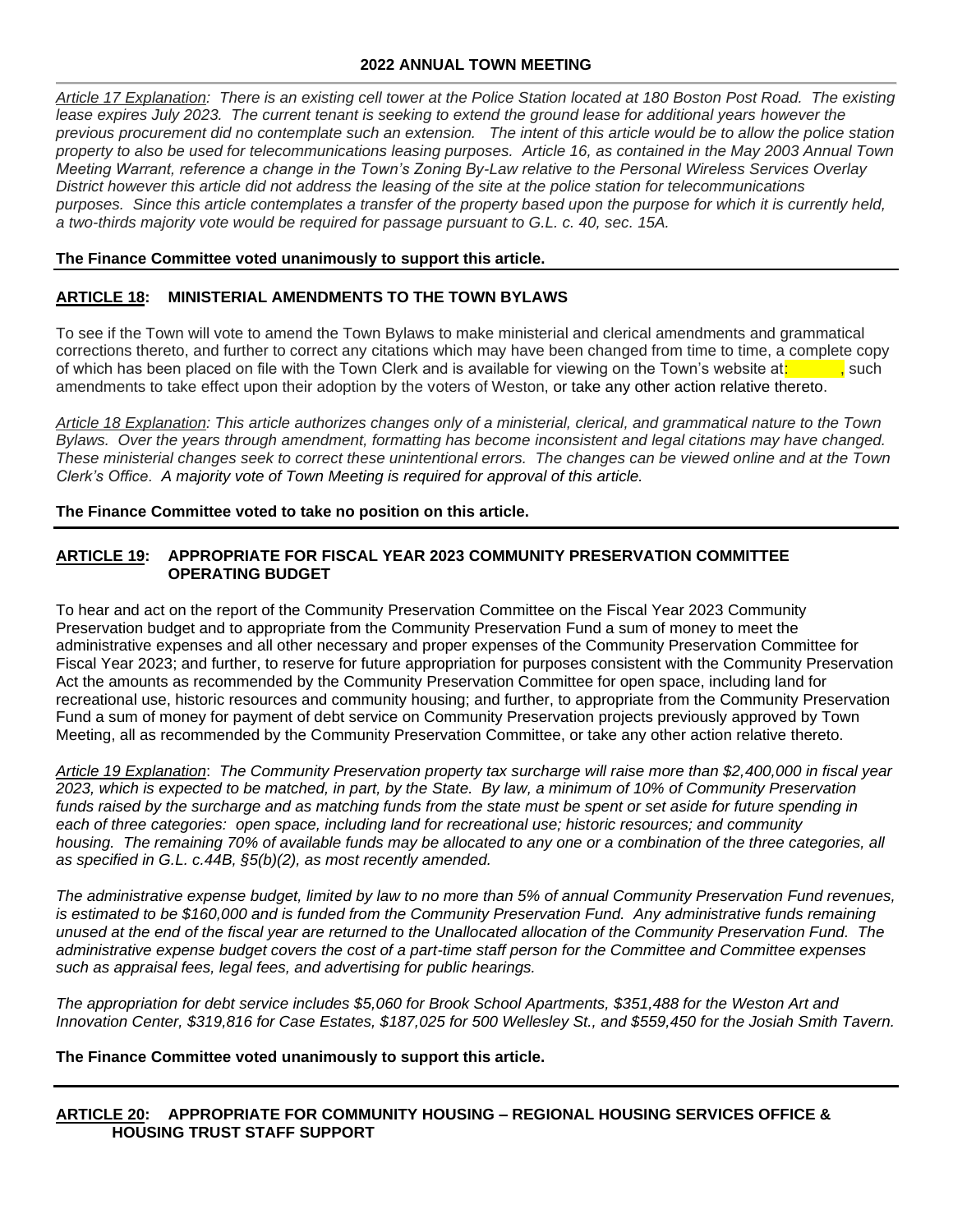To appropriate a sum of money for community housing purposes under the Community Preservation Program in order to provide funds needed to participate in a regional housing services office and for staff assistance for all community housing activities authorized by G.L. c.44B, §5(b)(2), as most recently amended; to be spent under the direction of the Town Manager, and as funding therefor, to transfer said sum from the Community Housing allocation of the Community Preservation Fund; or take any other action relative thereto.

*Article 20 Explanation: Weston collaborates with the Towns of Acton, Bedford, Concord, Lexington, Lincoln, Maynard, Sudbury, and Wayland to provide a regional housing services office ("RHSO"). Professional staff with expertise in affordable housing offer a variety of services related to lottery, monitoring, administration of the subsidized housing inventory, and consultation on specific projects. In addition, staff support is provided through the RHSO for the Weston Affordable Housing Trust. The amount to be requested under this article is \$39,000.*

#### **The Finance Committee voted unanimously to support this article.**

## **ARTICLE 21: APPROPRIATE FOR OPEN SPACE – CASE PARK RESTORATION AND REHABILITATION, PHASE 2**

To appropriate a sum of money for open space purposes under the Community Preservation Program for Phase 2 of the Case Park Restoration and Rehabilitation Project, as further described in a document on file with the Town Clerk and posted to the Town's website at \_\_\_\_\_\_, including all related incidental costs; to be spent under the direction of the Town Manager, and as funding therefor, to transfer said sum from the Unallocated allocation of the Community Preservation Fund; or take any other action relative thereto.

*Article 21 Explanation: This project is a continuation of CPC's Case Park Restoration and Rehabilitation Project Phase 1, FY19, which focused on the ~0.4 acre southern tip of Case Park between Wellesley and School Streets. Phase 2 proposes to design and install new landscaping on ~0.4 acre along School St. (see map), with the aim of increasing community use through improved visual appeal and functionality (seating), and operating as a teaching resource with examples and information about attractive, low-maintenance, primarily native plantings that provide significant environmental benefits to pollinating insects and birds. The amount to be requested under this article is \$42,000.*

#### **The Finance Committee voted XXX this article.**

## **COMMUNITY PRESERVATION ACT Articles 22-24**

## **ARTICLE 22: APPROPRIATE FOR COMMUNITY HOUSING – MERRIAM VILLAGE BUILDING PRESERVATION AND ENVELOPE REPLACEMENT PROJECT**

To appropriate a sum of money for community housing purposes under the Community Preservation Program as a grant to Weston Community Housing for the support and preservation of community housing at Merriam Village, 23 Village Rd, Weston, to be spent under the direction of the Town Manager, and as funding therefor, to transfer said sum from the Community Housing allocations of the Community Preservation Fund; or take any other action relative thereto.

*Article 22 Explanation: Weston Community Housing is a non-profit organization doing business and commonly known as Merriam Village, the second largest affordable elderly housing community in Weston, and the largest contributor to the Town's affordable housing inventory, contributing 62 units out of Weston's 149 according to Weston's Housing Production Plan. This project seeks funding of \$195,000 to remove the existing shingles, remove the old building wrap and nails, wrap all the buildings in a modern vapor barrier, and install fiber cement shingles. This work should not change the current building aesthetics but will preserve these important town assets by modernizing the vapor barrier used to assure water tightness and replacing the end-of-life siding, thereby preserving the structural integrity of the housing.* 

#### **The Finance Committee voted unanimously to support this article.**

## **ARTICLE 23: APPROPRIATE FOR HISTORICAL PRESERVATION – 669 BOSTON POST ROAD**

To appropriate a sum of money for historical preservation under the Community Preservation Program for the acquisition by gift, purchase or eminent domain of a Historic Preservation Deed Restriction for the property located at 669 Boston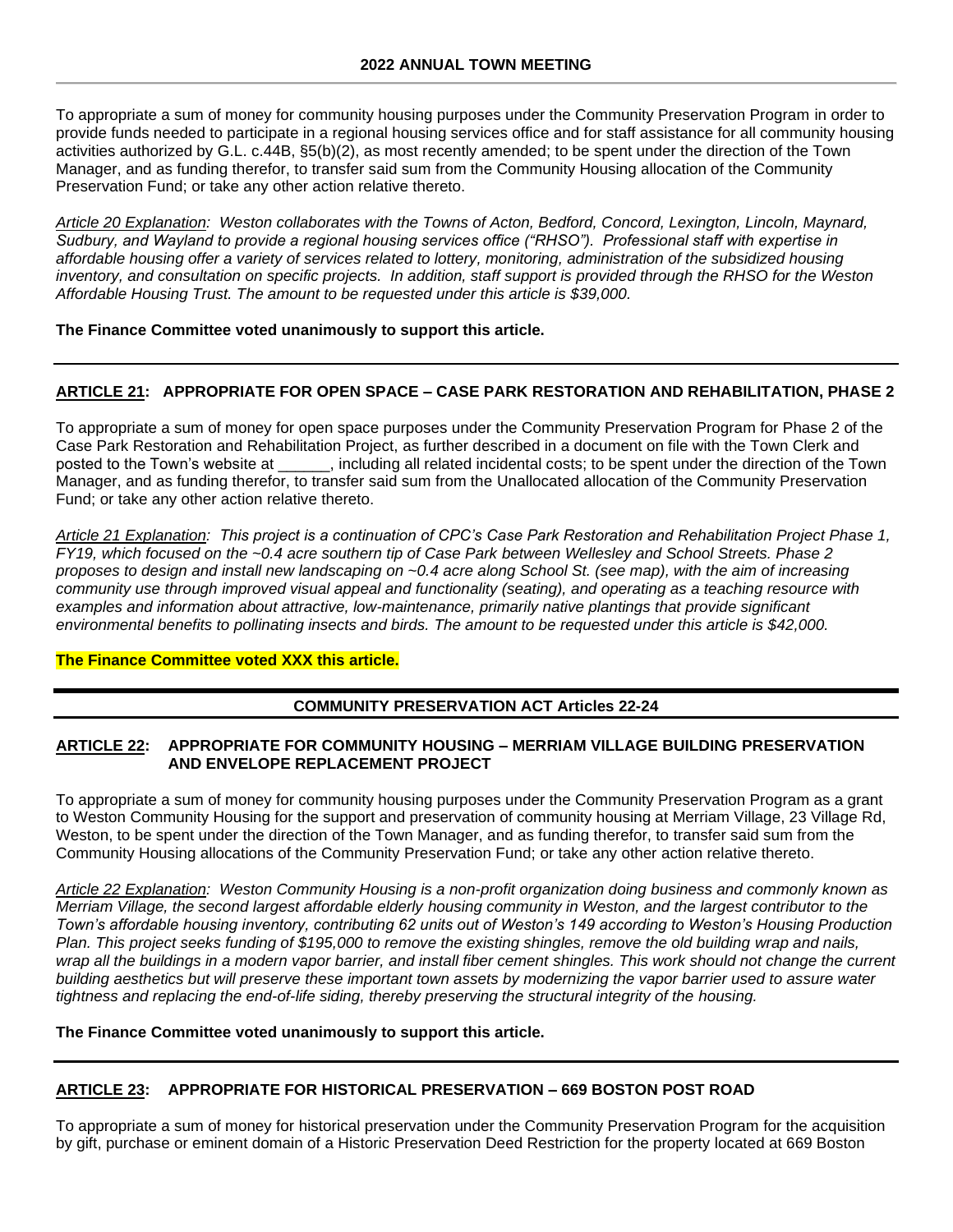Post Road, including all related incidental costs; and to authorize the Select Board to acquire said restriction; funds to be spent under the direction of the Town Manager, and as funding therefor, to transfer said sum from the Unallocated allocation of the Community Preservation Fund; or take any other action relative thereto.

*Article 23 Explanation: The Historic Commission has classified the property at 669 Boston Post Road as 'Preferably Preserved' and has imposed a demolition delay, which expires in June 2022. A community group was established to*  explore alternatives to demolition and are proposing a Historic Preservation Deed Restriction to be placed upon the *property. The Historical Commission is working to determine the fair amount for the deed restriction and the current amount to be requested under this article is \$306,000.* 

**The Finance Committee voted by majority to take no position on this article.**

## **ARTICLE 24: APPROPRIATE FOR AFFORDABLE HOUSING – AFFORDABLE HOMEOWNERSHIP OPPORTUNITY FUNDS (AHOP)**

To appropriate a sum of money for community housing purposes under the Community Preservation Program as a grant to the Weston Affordable Housing Trust in order to pay costs of identifying, evaluating and acquiring real property suitable for the creation of affordable homeownership units in the Town of Weston, to be spent under the direction of the Town Manager, and as funding therefor, to transfer said sum from the Unallocated allocations of the Community Preservation Fund; or take any other action relative thereto.

*Article 24 Explanation: The Weston Affordable Housing Trust (WAHT) requests \$1,000,000 in CPA funds to be used to identify, evaluate feasibility, and if feasible, to acquire real property suitable for the creation of affordable home ownership units in the Town of Weston. These funds would be added to the existing CPA funds that were originally allocated at 2017 Town Meeting. The WAHT will continue to work to identify potential properties, conduct due diligence and feasibility on site, and if deemed suitable, to then negotiate for the purchase of the property for purposes of creating an affordable home ownership development. The WAHT anticipates utilizing a process similar to that used for the property located at 0 Wellesley; once a site has been identified and acquired, a request for proposal (RFP) will be issued seeking a developer to develop the property for affordable home ownership units. The goal will be for 100% of units to be affordable. The RFP*  will also set out certain development/design constraints intended to ensure the project is a community supported development and is in keeping with the neighborhood context. The WAHT has utilized \$451,053.50 of the original *allocation to support the disposition and development of the 0 Wellesley Street parcel, which is currently in process with*  Habitat for Humanity seeking a comprehensive permit to construct 6 affordable homeownership units on the site. The *WAHT anticipates spending additional funds from the current AHOP account for legal and other expenses related to the eventual sale of the 0 Wellesley Street parcel to Habitat for Humanity.*

**The Finance Committee voted unanimously to oppose this article.**

## **ARTICLE 25: SEPTIC REPAIR PROGRAM**

To see if the Town will vote to raise and appropriate, transfer from available funds in the Treasury, if any, or borrow a sum of money for purposes of financing the following projects: sewer connection, repair, replacement and/or upgrade of septic systems, pursuant to agreements with the Board of Health and residential property owners, including without limitation all costs thereof as defined in Section 1 of Chapter 29C of the General Laws; and to meet this appropriation the Treasurer with the approval of the Board of Selectmen be authorized to borrow said sum and issue bonds or notes therefor under Chapter 44 of the General Laws and/or Chapter 29C of the General Laws; that the Treasurer with the approval of the Board of Selectmen be authorized to borrow all or a portion of such amount from the Massachusetts Water Pollution Abatement Trust established pursuant to Chapter 29C and in connection therewith to enter into a loan agreement and/or security agreement with the Trust and otherwise to contract with the Trust and the Department of Environmental Protection with respect to such loan and for any federal or state aid available for the project or for the financing thereof; and that the Board of Selectmen or other appropriate local body or official is authorized to enter into a project regulatory agreement with the Department of Environmental Protection, to expend all funds available for the project and to take any other action necessary to carry out the project, or take any other action relative thereto.

*Article 25 Explanation: This article authorizes the Board of Health to participate in the Community Septic Management Program offered by the Commonwealth of Massachusetts. This article will authorize the Town of Weston to borrow loan*  funds to assist needy homeowners to make improvements to their septic systems as needed and to allow the Town to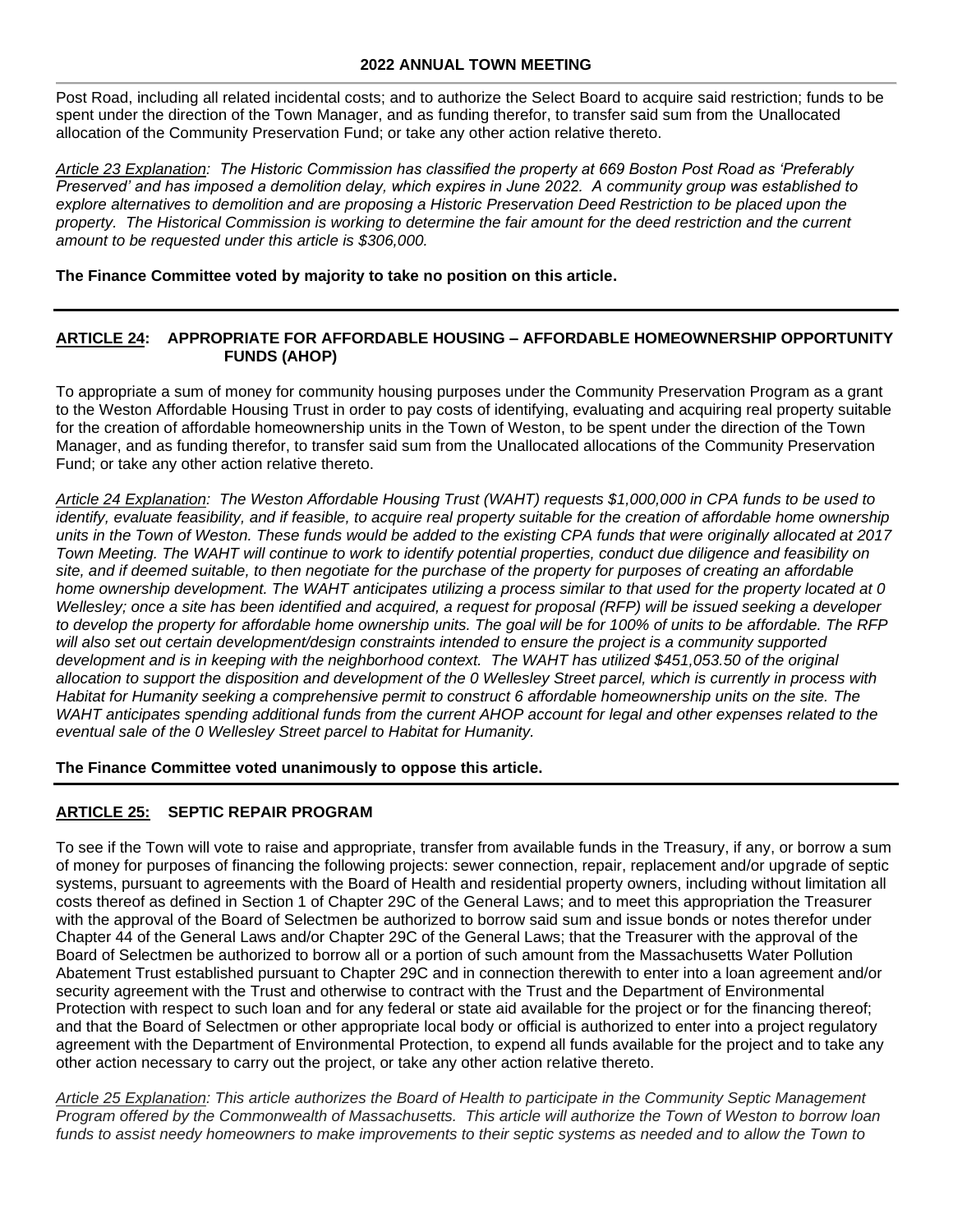*charge the cost of this program to the participating homeowners through a betterment process. A majority vote of Town Meeting is required for approval of this article.*

## **The Finance Committee voted unanimously to oppose this article.**

## **ARTICLE 26: CHANGE STRUCTURE OF THE SELECT BOARD (as supplied by petitioners)**

To authorize the Town of Weston Select Board to petition the General Court for an Act authorizing the Town of Weston to increase membership on the Select Board from three (3) members to five (5) members at the first annual election held at least 60 days following approval of the Special Act authorized hereunder and, further, that the General Court may make changes of form only to such bill without approval of the Select Board, and, further, to authorize the Select Board to approve such requested revisions as may be within the public purposes of this petition.

*Article 26 Explanation: Weston's three-member Select Board represents the executive branch of our Town Government. The Board acts as the Town's primary policy-making body for a wide variety of issues affecting service delivery, finance,*  and development, as well as managing the operating budget. In short, the Board has overall responsibility for the general *operations of Weston's Town Government. Increasing Board membership from three to five members will bring us into line with a number that is more consistent with Towns in the greater Boston Area, including Concord, Wayland, Sudbury, Wellesley, Carlisle, and Lexington. These towns all have five-member Boards.*

*There are several benefits that would accrue by moving to a five-member Board. It would increase representation for the Town electorate, which has grown significantly since the three-member Board was formed. It would improve Town government by having more brain power and life experience to help with problem solving in an increasingly complex governmental and regulatory environment. It would reduce the risk of violating the State of Massachusetts open meeting by-laws, when, as is the case now, any two members get together to discuss town matters. Finally, it allows for sharing of the workload. (Article and explanation as provided by citizen petition).*

**The Finance Committee voted to take no position on this article.**

# **ARTICLE 27: APPROPRIATE FOR GOVERNMENT STUDY COMMITTEE**

To appropriate a sum of money to pay costs to study the current governmental structure and organization of the Town of Weston and to make recommendations to the Select Board, including all related as well as incidental costs related thereto, to be spent under the direction of the Town Manager, the money so appropriated to be raised, transferred from available funds, including free cash, or take any other action relative thereto.

*Article 27 Explanation: This article is sponsored by the Select Board in response to the Citizen's Petition to change the makeup of the Select Board. The Select Board agrees that it is time for the Town to look at the governmental structure for the Town of Weston however they argue that this exercise should not be taken piecemeal. The Select Board is proposing*  to fund the cost of a consultant, estimated to be around \$60,000, to look at the current governmental structure and suggest recommendations to the Town to propose at a future Town Meeting. A majority vote of Town Meeting is required *for approval of this article.*

#### **The Finance Committee voted XXXX this article.**

## **ARTICLE 28: APPROPRIATE FOR STUDY AND DESIGN FOR INTERSECTION IMPROVEMENTS (ROUTE 20 & HIGHLAND STREET)**

To appropriate a sum of money for design and engineering services for the eventual reconstruction of the intersection of Route 20 and Highland Street, including all incidental and related expenses, to be spent under the direction of the Town Manager, the money so appropriated to be raised by borrowing under the authority of G.L. c.44, §7, or any other enabling authority, and further that any premium received upon the sales of any bonds or notes approved by this vote, less any premium, and to authorize the Town Treasurer, with the approval of the Select Board, to issue bonds or notes for this purpose; and further, that any premium received upon the sale of any bonds or notes approved by this vote, less any premium or take any other action relative thereto.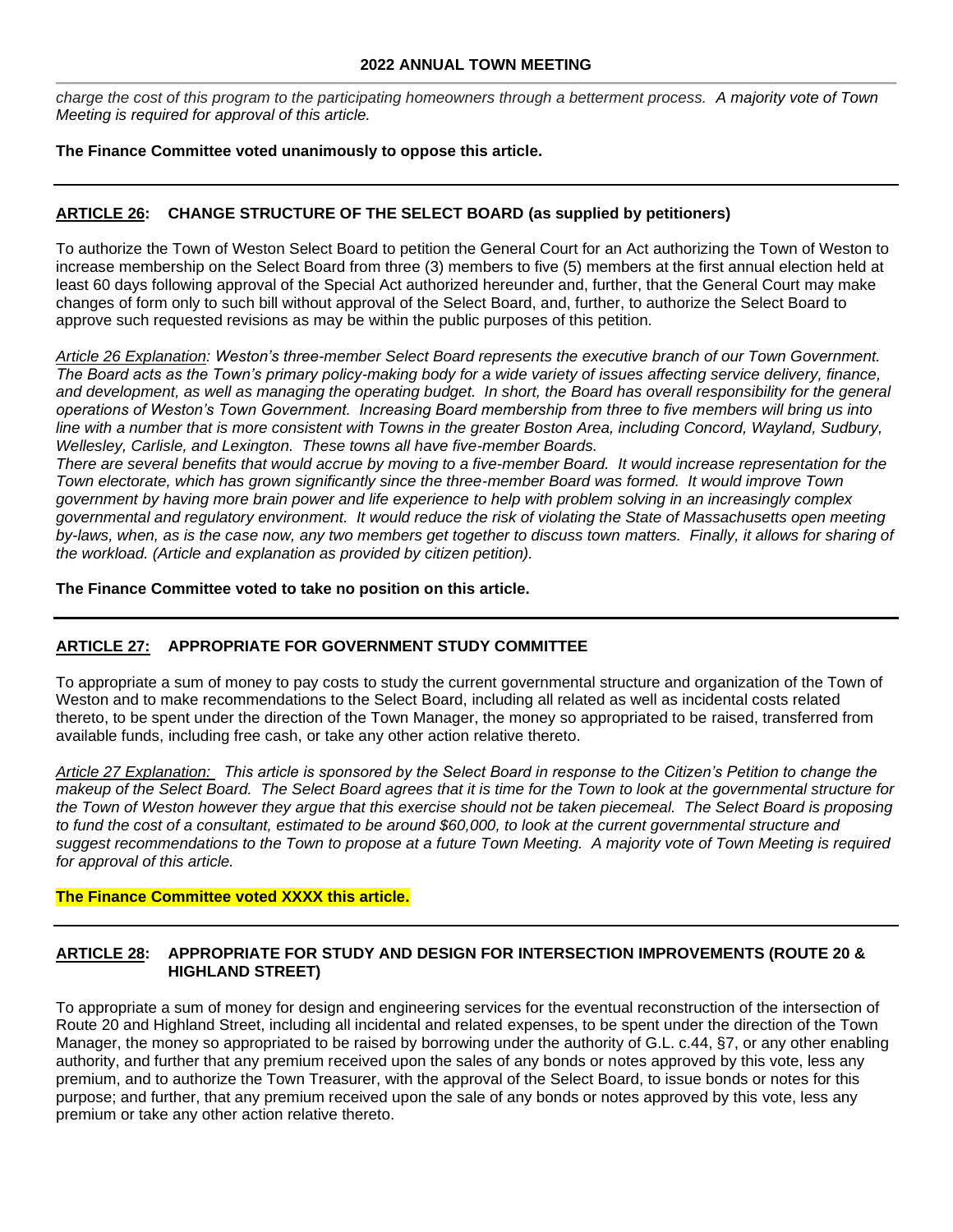*Article 28 Explanation: The project scope includes planning & engineering services involved in the design of intersection improvements and potential traffic controls/signals for the intersection of Boston Post Road By-Pass (Route 20), Highland Street and Boston Post Road. The project goals will include reconstructing said intersection which will simplify turning movements and reduce driver confusion and accidents. This request is for funds for design, permitting and construction phase services. Ultimately this project may be submitted to MassDOT for their review and possible inclusion on the Transportation Improvement Plan (TIP). The cost of this project is expected to be \$413,400. A two-thirds vote of Town Meeting is required for approval of this article.*

#### **The Finance Committee voted by majority vote to support this article.**

## **ARTICLE 29: APPROPRIATE FOR PICKLEBALL COURT DESIGN FEES**

To appropriate a sum of money to pay costs of engineering and architectural services for plans and specifications for the design and construction of new Pickleball courts, including all incidental costs related thereto, to be spent under the direction of the Town Manager, the money so appropriated to be raised, transferred from available funds, including free cash; or take any other action relative thereto.

*Article 29 Explanation: This article proposes funding for the planning and design of six pickleball courts. The design and construction of pickleball courts was identified as a high-priority project in the Recreation Master Plan Steering Committee's (RMPSC) new 10-year Master Plan, which was unanimously adopted in 2020. Strong demand for temporary pickleball courts on existing tennis courts reinforced this need. The RMPSC is a standing committee charged by the Select Board with updating and publishing a new Master Plan every ten years. This committee includes elected representatives from the Recreation Commission and the School Committee, as well as youth sports representatives, town and school staff and At-Large members appointed by the Select Board. Weston residents will have the opportunity to evaluate the design and potential costs of this project before construction funds are requested. The current Master Plan can be found here: [www.westonma.gov/RecMasterPlan.](https://smex-ctp.trendmicro.com/wis/clicktime/v1/query?url=https%3a%2f%2flinkprotect.cudasvc.com%2furl%3fa%3dhttp%253a%252f%252fwww.westonma.gov%252fRecMasterPlan%26c%3dE%2c1%2cCgr60%2dR7Bm5fEftXWSqvYsPRMGpqfzjyAYZpg5y%2dXs3b2p6SpZ%2dkNph9tYGeDu%2dhi%5ft%5fTZCfA3%2dPCa5En8QB0j%2dRjGxSHOaYS4wxvWmtgYYKLVGe%26typo%3d1&umid=50829fa5-4940-434b-82f7-85e808c39bb9&auth=7f6487e51aa756612106561eaf00917b87185541-055d755f3c778add468d03eb7fabff74083729dd) The amount to be requested under this article is \$85,000. A majority vote of Town Meeting is required for approval of this article.*

**The Finance Committee voted unanimously to oppose this article.**

## **ARTICLE 30 APPROPRIATE FOR WATER TANK REPLACEMENT**

To appropriate a sum of money to pay costs of locating, designing and constructing of water storage tanks, and all incidental and related costs, to be spent under the direction of the Town Manager, the money so appropriated to be raised by borrowing under the authority of G.L. c.44, §8, or any other enabling authority, and to authorize the Town Treasurer, with the approval of the Select Board, to issue bonds or notes for this purpose; or take any other action relative thereto.

*Article 30 Explanation: At the request of the Select Board, a water system master plan was recently completed for the Town by Wright-Pierce. As a result of that engineering study, it was determined and recommended that the water system hydraulic operating conditions be altered. The alterations proposed are targeted towards elimination of a significant storage deficit that prevents the system from serving hundreds of customers during maximum demand conditions and is*  lacking any capacity for fire protection. The alterations would require replacement of the Town's storage tanks, which are *nearing the end of their useful life, with new tanks at higher elevations. The first piece of the analysis is included in the*  tank study scope as included in the December 2019 Article 4 warrant. The next piece is the proposed design for the *Paine's Hill Tank with an estimated Tank Reconstruction Cost of approximately \$4.6 million. A two-thirds vote is required to approve this article.* 

**The Finance Committee voted XXXX this article.**

#### **ARTICLE 31: AMEND ZONING BY-LAWS – MUNICIPAL UTILITY STRUCTURE STANDARDS**

To see if the Town will vote to amend the Zoning By-Laws as follows, or take any other action relative thereto:

Part A. Insert in Section II Definitions, the following new definition:

MUNICIPAL UTILITY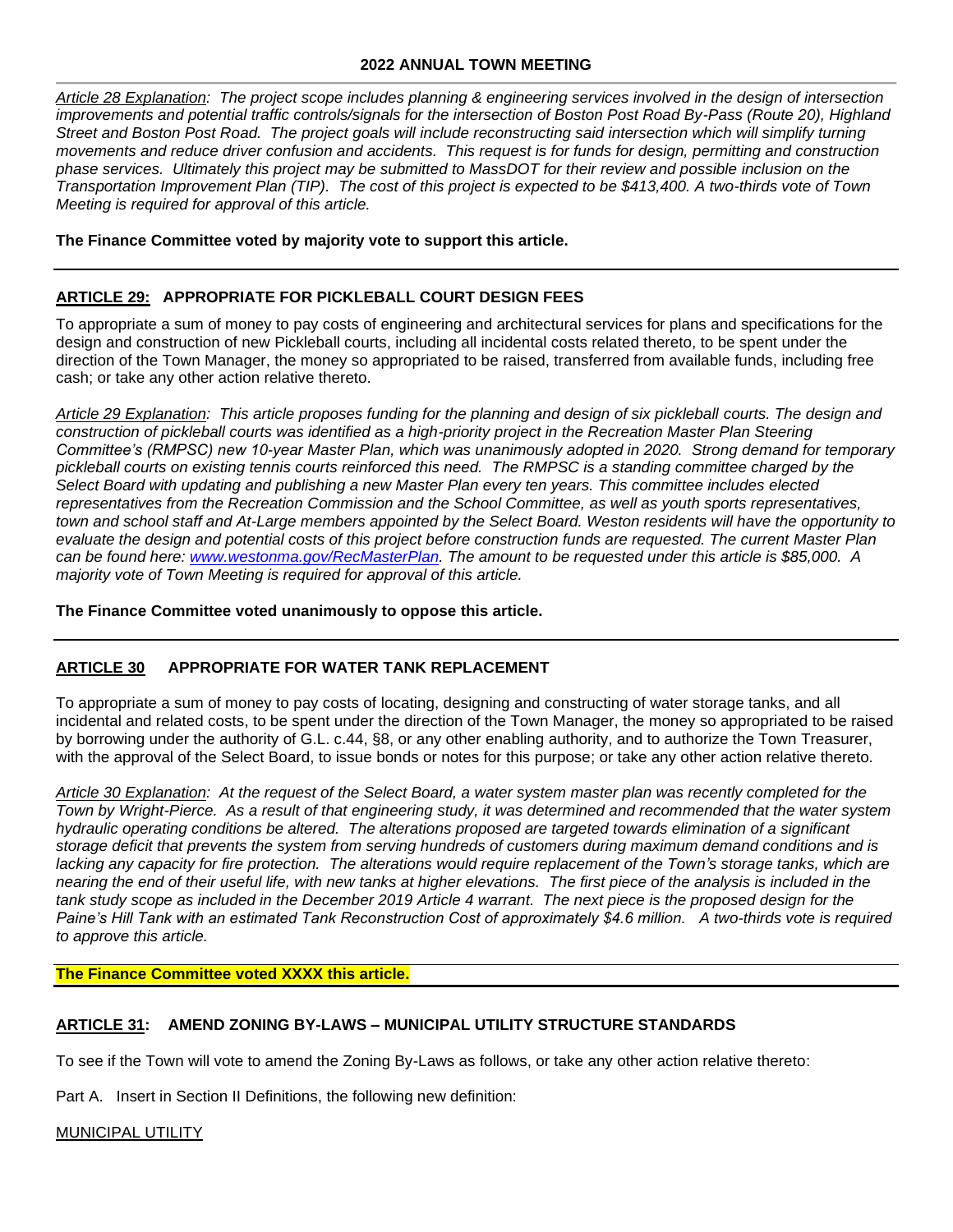Any infrastructure owned and operated by the Town used to provide essential or emergency services including: electricity, natural gas, water, sewage, telephone, and broadband internet telecommunications.

Part B. Insert in Section VI. Dimensional Standards a new Section G, entitled "Municipal Utilities", and relettter the existing Section G and Section H as appropriate.

#### G. Municipal Utilities

The following dimensional standards shall apply for the following municipal utilities in any zone:

|--|

a. Height – No limit

For any use or dimension not listed, the dimensional standards of the zoning district(s) of the parcel(s) shall apply.

*Article 31 Explanation: As was mentioned in the explanation for Article 30, the Town has recently determined that it must increase the height and storage capacity of the existing, failing water tanks. One challenge to this replacement is that current Zoning Bylaws makes the citing of the new tanks challenging due to the increase in height which may be required. The proposed Bylaw change would exempt water tank construction from certain Zoning Bylaws, thereby removing a*  barrier to their ultimate design and construction. A two-thirds vote is required to approve this article.

## *The Finance Committee voted XXX on this article.*

## **ARTICLE 32: APPROPRIATE FOR PUBLIC TREE MAINTENANCE PLAN**

To appropriate a sum of money to pay costs of creating a Public Tree Maintenance Plan, as well as incidental costs related thereto, to be spent under the direction of the Town Manager, the money so appropriated to be raised, transferred from available funds, or take any other action relative thereto.

*Article 32 Explanation: Weston values the benefits of its trees. They provide the picturesque, semi-rural character the*  town is known for, they clean particulates and CO2 from the air, reduce waterway pollution and storm water runoff, and *keep our air temperature cooler. Beginning In 2017, a multi-phase Tree Inventory was conducted to survey Weston's public Right of Way (RoW) trees. Over 15,000 trees were assessed for size, species, condition and risk. Despite Weston's seemingly robust tree population, a surprising 66% of those trees were rated in "Fair", "Poor" or "Critical" condition. These findings mean that a high proportion of Weston's RoW trees are highly susceptible to storm failure, drought impact, as well as the pressures of insect infestation and disease. As this survey is a snapshot in time - trees in "fair" condition can deteriorate to "poor" condition and "poor" trees can deteriorate to "critical" and become high-hazard trees. However, a proactive management approach can improve Weston's "fair" trees to "good" trees— making them more resilient to changing conditions and less of a risk to the community. When coordinated with a robust planting plan of new trees suitable to the new climate, Weston can restore the town's tree canopy. Like neighboring towns, Weston needs a thoughtful, actionable, and fiscally responsible long-term management plan to reduce risk and manage cost, rather than*  reacting to storm-related demands as they occur. Such a plan will enable the town to grow and maintain a healthy street *canopy and urban forest suited to the changing conditions of 2021 and beyond. The amount of money to be requested under this article is \$60,000. A majority vote of Town Meeting is required for approval of this article.* 

#### **The Finance Committee voted unanimously to support this article.**

## **ARTICLE 33: ZONING BYLAW – SUSTAINABLE TREE INITIATIVE**

To see if the Town will vote to amend the Zoning By-Law to further the sustainable tree initiative, and preserve existing trees and mitigate tree loss, thereby maintaining the ecological, economic, and social benefits that come with a healthy tree canopy, the text of which by-law is set forth below and enumerated accordingly, or take any other action relative thereto.

## **Part 1. Amend Section II of the Weston Zoning By-law by inserting the following definitions:**

Diameter at Breast Height (DBH) - The standard measure of tree size for those trees existing on a site that are at least four (4) inches in diameter at a height of four and one half (4.5) feet above the existing grade at the base of the Tree. If a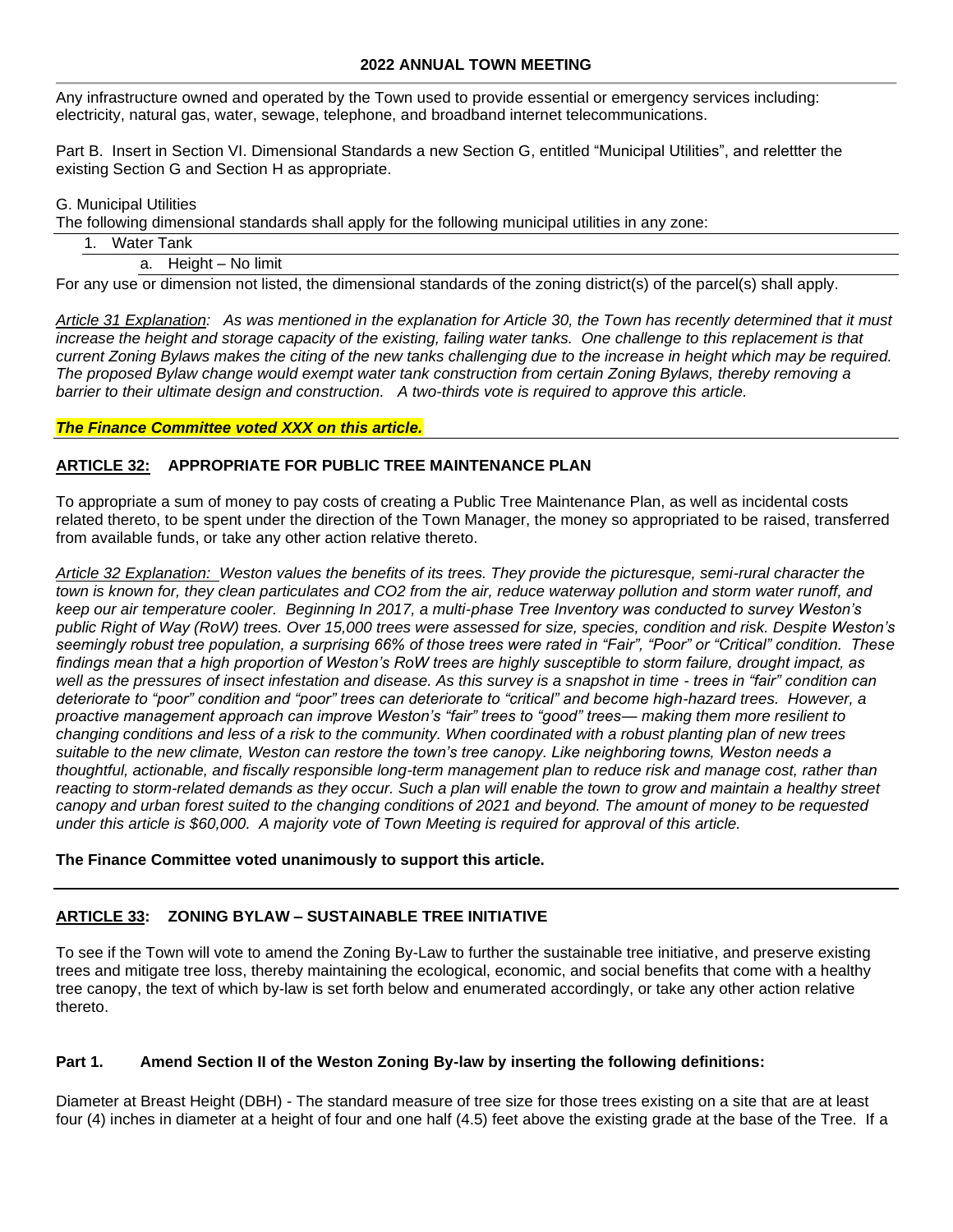tree splits into multiple trunks below four and one-half (4.5) feet above the existing grade, the DBH shall be considered to be the measurement taken at the narrowest point beneath the split.

Certified Arborist – A professional arborist possessing current certification issued by the International Society of Arboriculture (I.S.A.) and/or the Massachusetts Arborist Association (M.A.A.).

Critical Root Zone (CRZ) - The minimum area beneath the canopy of a Tree which must be left undisturbed in order to preserve a sufficient root mass to give a Tree a reasonable chance of survival. The CRZ is represented by a concentric circle centering on the Tree's trunk and extending outward towards the Tree's Drip-Line. The minimum area of the CRZ shall be dependent on the required minimum radius of the CRZ; the required minimum radius of the CRZ shall be determined by multiplying a tree's DBH (in inches) by eighteen (18) inches, with the resulting product constituting the minimum radius of the CRZ. Example: A tree with a DBH of twenty (20) inches shall have a CRZ with a minimum radius of 360 inches or 30 feet (20" x 18" = 360" or 30').

Drip-Line - The area surrounding the tree from the trunk to the outermost branches. This area is distinguished from, and not to be confused with Critical Root Zone.

## **Part 2. Amend Section to V(I) of the Zoning By-Laws by inserting a new subsection 6, as follows:**

## *6. TREE PROTECTION & PRESERVATION*

#### **a. Purpose and Intent:**

- (i) The goal for this Sustainable Tree By-law is to encourage the preservation and protection of trees in the Town of Weston.
- (ii) The preservation of the private tree canopy and the planting of replacement trees is intended to enhance the quality of life and the environment of Weston; to protect air quality; to preserve and enhance habitat for wildlife; to provide buffering between properties; to sequester carbon; to reduce topsoil erosion and storm water runoff; to preserve the character of the wooded and natural areas; to enhance the overall appearance of the Town; to make people happy; to provide shade; to baffle noise; to protect and increase property values; and to reduce energy consumption.
- (iii) The purpose of the Sustainable Tree By-law is to encourage the preservation and protection of trees on during significant demolition, as defined in the Zoning Bylaw, and/or construction activity by:
	- (1) designating areas of a lot where trees must be protected, and
	- (2) requiring mitigation for trees removed via replanting or collection of fees to support the Town's tree planting and maintenance efforts.
- (iv) This ordinance is intended to balance the rights of individual property owners to develop their properties in accordance with the existing Town and State laws and the public good of the overall health, safety and welfare interests of the community.

#### **b. Applicability: The requirements of this section shall apply under any of the following circumstances:**

- (i) A principal use building is Substantially Demolished; or
- (ii) Construction of any building or structure on a vacant lot; or
- (iii) Construction of one or more structures or additions to structures on a lot, where the total area of the footprint of the new structures will result in an increase of 50% or more of the total footprint of the preexisting structure(s); or
- (iv) Alteration of a site that requires, Section IV "Applicability," A." either a stormwater permit as defined in ARTICLE XXVII "STORMWATER AND EROSION CONTROL", Section IV "Applicability," C. Stormwater Management Permit Thresholds of the Weston Bylaws. Activities that would otherwise require a Stormwater ARTICLE XXVII "STORMWATER AND EROSION CONTROL",
- **c. Non-applicability: The requirements of this section shall not apply to:** 
	- (i) For those areas of property either within a jurisdictional Resource Area or within a Buffer Zone to a Resource Area as defined by the Wetlands Protection Act (Chapter 131) and its implementing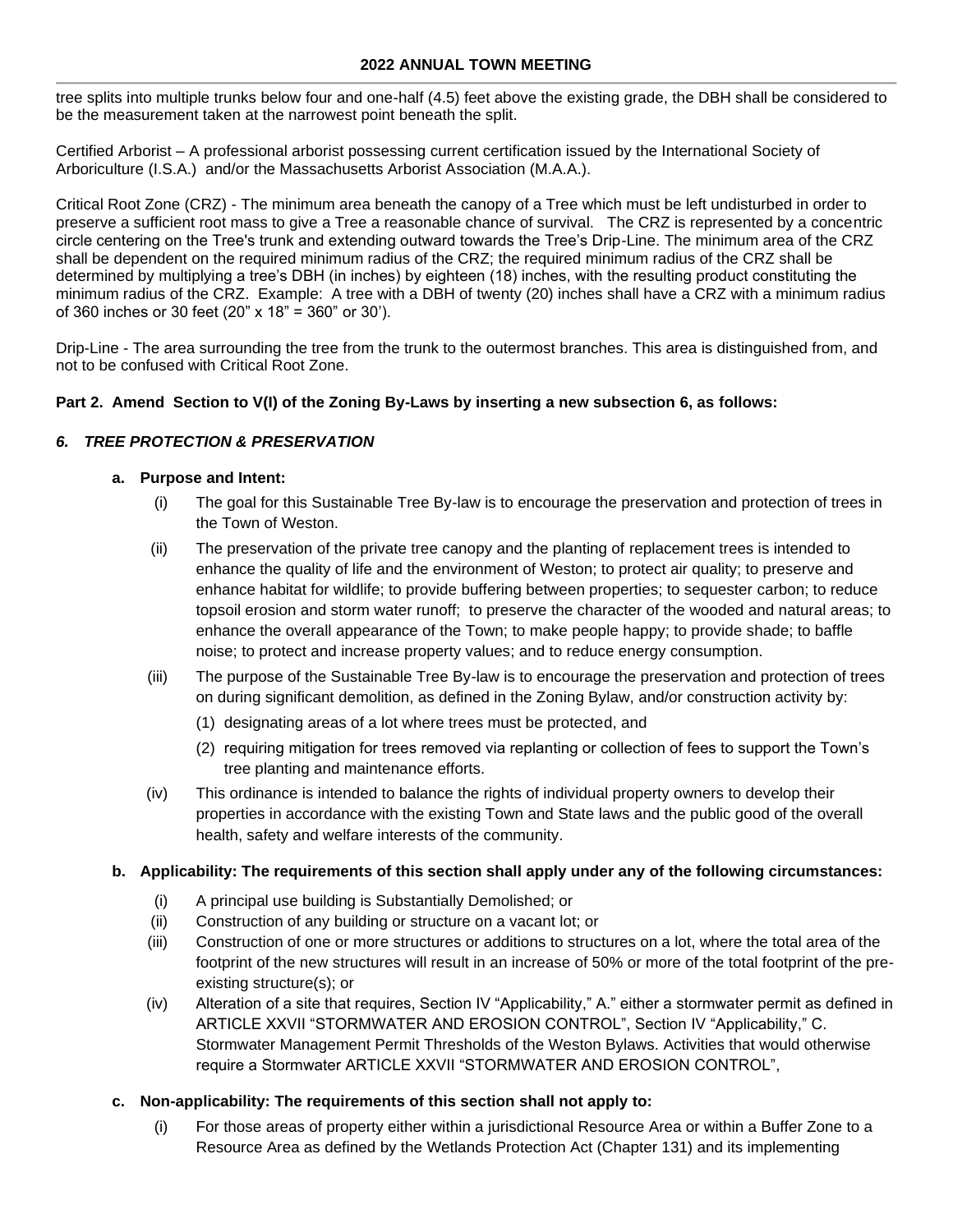regulations (310 CMR 10.00 ) or under the jurisdiction of a local wetlands bylaw, wherein the Conservation Commission regulates the retention and/or replacement of trees with a diameter at breast height of at least 4-inches located on private land, the Conservation may enforce or waive this act at their discretion. Trees located outside areas under the jurisdiction of the Conservation Commission shall be subject to the procedures of this section as written.

- (ii) Town-owned public Trees, including Trees that are considered to be Public Shade Trees pursuant to M.G.L. Chapter 87, which are protected by the Town's Tree Warden; and
- (iii) Emergency work necessary for public safety, health and welfare as determined by the Inspector of Buildings.
- (iv) Trees removed for solar exposure to an existing photovoltaic or solar hot water system and in conjunction with one of the circumstances in item b. "Applicability" above.
- (v) Trees for which mitigation under item f. "Mitigation" have been provided as part of a prior application but not removed.
- (vi) Dead trees.

## **d. Scope. The following section shall apply to:**

- (i) Any existing live tree with a DBH of six (6) inches or greater or
- (ii) Any tree that was removed from a property after adoption of this bylaw and within twenty-four (24) months prior to application for an applicable demolition or building permit, which has a DBH of six (6) inches or greater

## **e. Town of Weston Tree Bank Fund. Any contributions collected per this Section shall be deposited in the Town of Weston Tree Bank Fund.**

## **f. Mitigation. Mitigation for tree removal shall be provided as follows:**

- (i) Mitigation shall be required at different levels for three separate zones of the property defined as follows:
	- (1) The Zoning Setback Area the area between the property line and zoning setback required in Section VI of the bylaw
	- (2) The Lot Interior The area past the zoning setback to the interior of the property
	- (3) The Development Footprint the footprint of the house as defined by the exterior walls, stormwater infiltration areas including subsurface recharge, detention basins and rain gardens, and the septic system including tank and leaching field.
- (ii) Mitigation by replanting shall be as follows.

| For any live non-          | Replanting in the following areas shall be        |                                                               |                                                                          |  |  |  |  |
|----------------------------|---------------------------------------------------|---------------------------------------------------------------|--------------------------------------------------------------------------|--|--|--|--|
| invasive tree<br>measuring | <b>Zoning Setback</b><br>Area                     | Development<br>Footprint                                      |                                                                          |  |  |  |  |
| 6-20" DBH                  |                                                   |                                                               | None                                                                     |  |  |  |  |
| 21" - 50" DBH              | 1 caliper inch<br>planted for each<br>inch of DBH | $\frac{1}{2}$ caliper inch<br>planted for each<br>inch of DBH | $\frac{1}{2}$ caliper inch<br>planted for each<br>inch of DBH<br>removed |  |  |  |  |
| 50-100" DBH                | removed                                           | removed                                                       | 1 caliper inch<br>planted for each<br>DBH removed                        |  |  |  |  |
|                            | Replanting in the following areas shall be        |                                                               |                                                                          |  |  |  |  |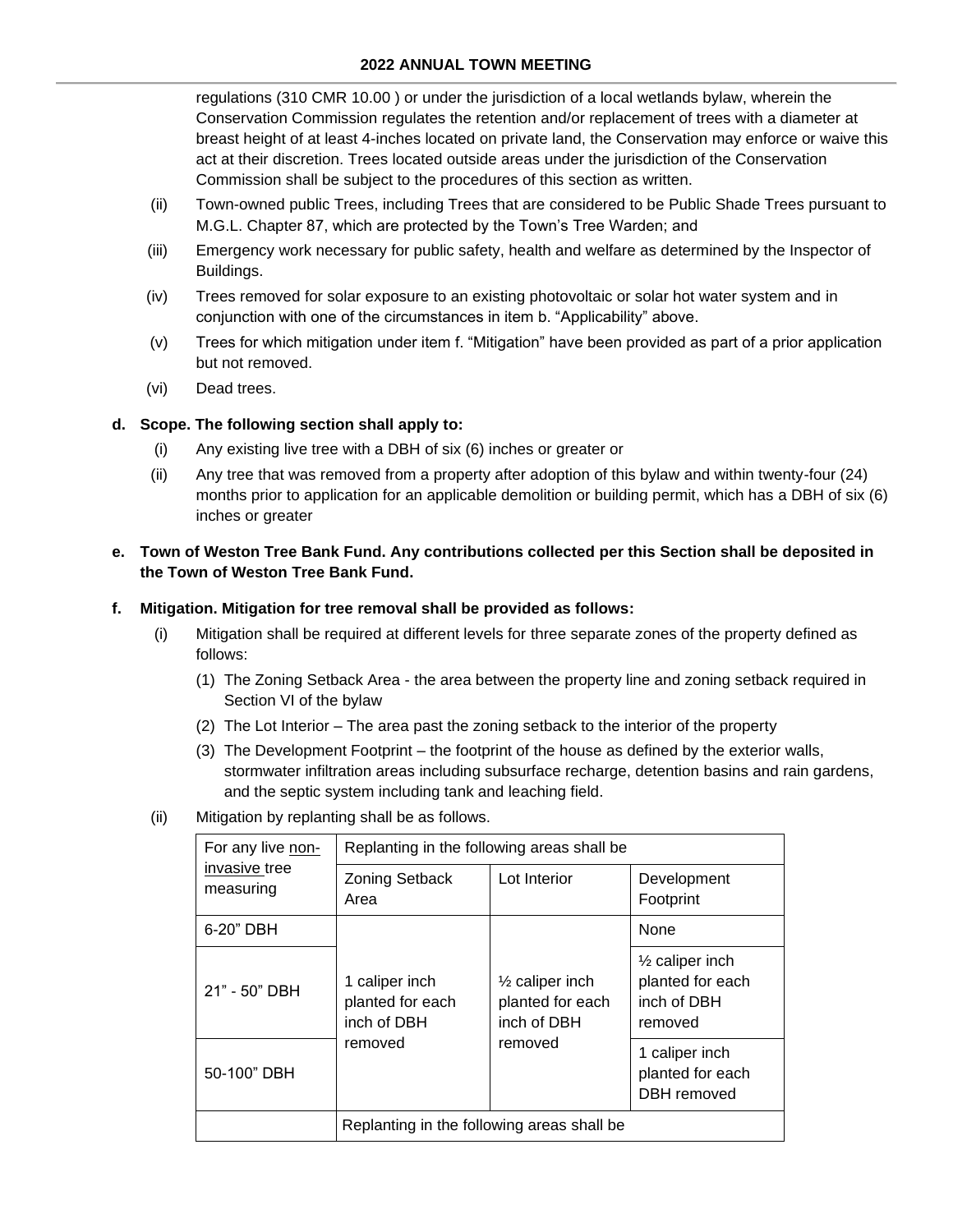| For any live<br>invasive tree<br>measuring | Zoning Setback<br>Area          | Lot Interior                    | Development<br>Footprint |  |  |
|--------------------------------------------|---------------------------------|---------------------------------|--------------------------|--|--|
| 6-20" DBH                                  | $\frac{1}{2}$ caliper inch      | 1⁄4 caliper inch                | None                     |  |  |
| 21" - 50" DBH                              | planted for each<br>inch of DBH | planted for each<br>inch of DBH |                          |  |  |
| 50-100" DBH                                | removed                         | removed                         |                          |  |  |

Replanting shall be with a minimum 3-1/2" caliper tree.

(iii) Mitigation by Contribution to the Weston Tree Bank shall be as follows:

| For any live non-          | The tree bank contribution for the following areas shall be |                |                          |  |  |  |  |  |  |
|----------------------------|-------------------------------------------------------------|----------------|--------------------------|--|--|--|--|--|--|
| invasive tree<br>measuring | <b>Zoning Setback</b><br>Area                               | Lot Interior   | Development<br>Footprint |  |  |  |  |  |  |
| 6-20" DBH                  | \$450 per inch                                              | \$225 per inch | None                     |  |  |  |  |  |  |
| 21" - 50" DBH              | \$900 per inch                                              | \$450 per inch | \$225 per inch           |  |  |  |  |  |  |
| 50-100" DBH                | \$1500 per inch                                             | \$750 per inch | \$750 per inch           |  |  |  |  |  |  |
| For any live               | Replanting in the following areas shall be                  |                |                          |  |  |  |  |  |  |
| invasive tree<br>measuring | <b>Zoning Setback</b><br>Area                               | Lot Interior   | Development<br>Footprint |  |  |  |  |  |  |
| 6-20" DBH                  | \$225 per inch                                              | \$100 per inch |                          |  |  |  |  |  |  |
| 21" - 50" DBH              | \$450 per inch                                              | \$225 per inch | None                     |  |  |  |  |  |  |
| 50-100" DBH                | \$750 per inch                                              | \$375 per inch |                          |  |  |  |  |  |  |

The above rates may be increased every five years by the Select Board in accordance with CPI increase for the preceding five years.

- (1) The following trees shall be considered as invasive species
	- a) Acer platanoides L. (Norway maple)
	- b) Acer pseudoplatanus L. (Sycamore maple)
	- c) Ailanthus altissima (Tree of heaven)
	- d) Robinia pseudoacacia L. (Black locust)

Additional invasive species may be found on the current Massachusetts Invasive Plant Advisory Group (MIPAG).

- (iv) The removal of a tree to create the necessary solar exposure, as documented in shading report by a licensed solar installer, for a proposed roof mounted photovoltaic or solar hot water system shall be temporarily mitigated by a contribution to the Weston Tree Bank Fund in accordance with f.iii of this section. The contribution shall be returned if the system is installed at or greater than the proposed capacity within one year of a temporary or permanent Certificate of Occupancy. One year after Project Completion the contribution to the Tree Bank shall become permanent.
- (v) Generally, evergreen trees shall be replaced with evergreen trees and deciduous trees shall be replaced with deciduous trees, however the exact mix may be altered by the review consultant.

## **g. Tree Protection**

(i) Protection: Each tree to be retained on property planned for demolition and/or construction activity shall be protected by the establishment of a Tree Save Area. The Tree Save Area shall be delineated within the submitted Tree Protection & Mitigation Plan, shall be installed prior to the issuance of applicable permits, and shall remain in place until work is completed on the property. Any fencing to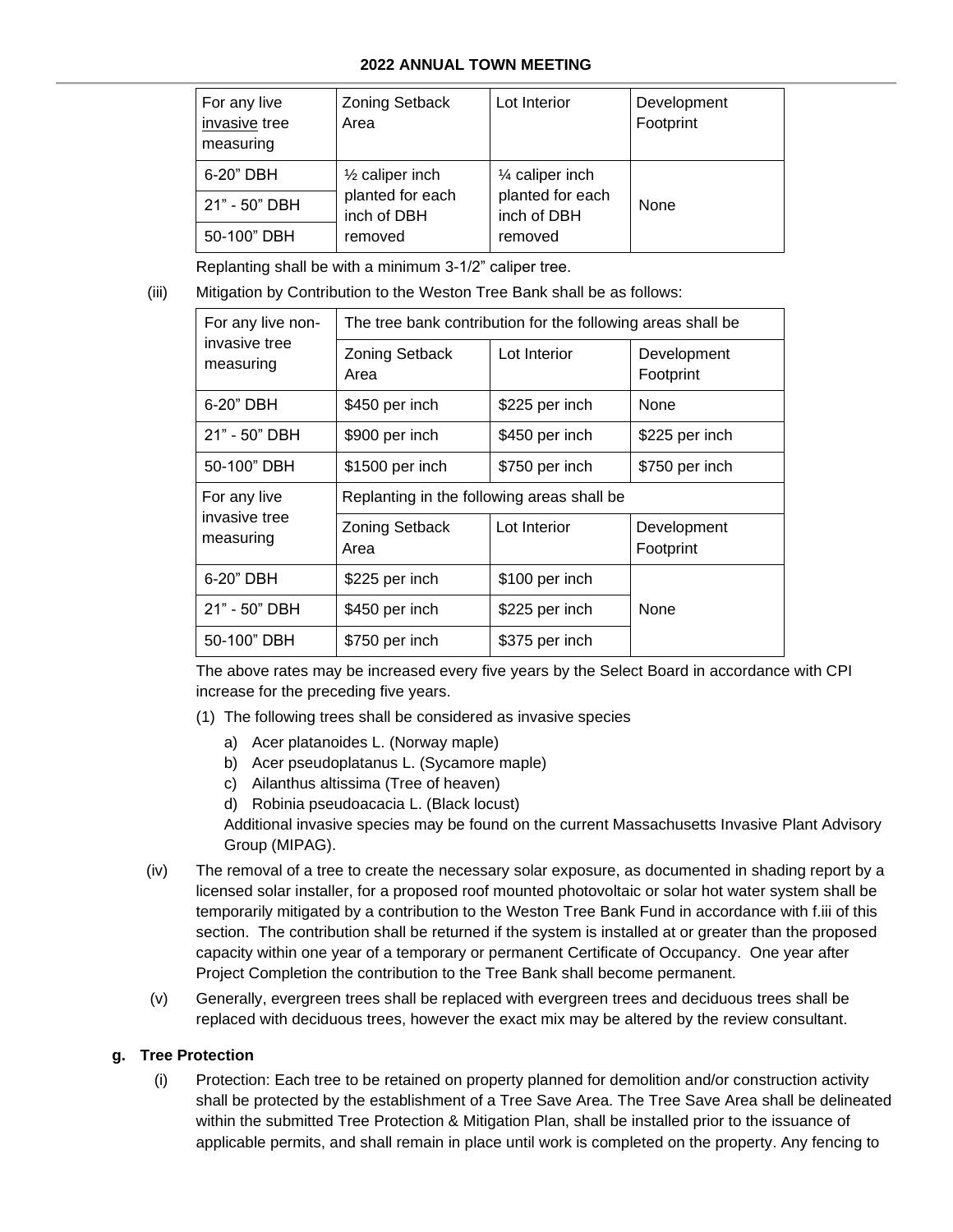be included in the Tree Save Area shall consist of chain link wire fencing. The applicant shall submit written documentation, prepared, stamped, dated and signed by a Certified Arborist, to the Building Division confirming that the required Tree Save Area identified in the Tree Protection & Mitigation Plan has been installed.

An applicant may choose to encroach within the CRZ and/or Drip-Line of a Protected Tree; however, such proposed action shall require the applicant to submit a maintenance plan for the Tree, to be prepared, stamped, dated and signed by a Certified Arborist as part of the Tree Protection & Mitigation Plan. Under these instances, the Tree Save Area may be reduced to protect only those areas of the CRZ and/or Drip-Line not proposed for encroachment.

#### **h. Plan Review and Permit Issuance:**

(i) Tree Protection & Mitigation Plan Submittal: Prior to the issuance of a permit in connection with one or more of the circumstances set forth in 6.a above, the owner of the property shall submit a Tree Protection & Mitigation Plan to the Building Division along with the applicable application.

If a permit requiring the submittal of a Tree Protection & Mitigation Plan was issued for a property within twelve (12) months prior to application for one or more of the circumstances set forth in 6.a above, the submittal of a Tree Protection & Mitigation Plan shall not be required for subsequent permits unless any information required below in 6.h.ii is changed or altered.

- (ii) Tree Protection & Mitigation Plan Requirements: The submitted Tree Protection & Mitigation Plan shall be a to-scale survey or site plan, along with any accompanying documentation, containing information prepared, stamped, dated and signed by an individual(s) appropriately licensed and authorized by the State of Massachusetts to attest to and certify such information, unless a specific certification is referenced herein. The plan shall include, but not be limited to, the following information:
	- (1) Boundaries of the subject property, including all property lines, easements, and rights-of-way of public and private ways;
	- (2) The location of all existing buildings, driveways, retaining walls and other improvements, with an indication of those features to be retained or removed/demolished;
	- (3) The location of all planned buildings, driveways, retaining walls, fences and other improvements;
	- (4) A Limit of Work for the project;
	- (5) The location, height, DBH, and species of all existing trees and trees that were removed within twenty-four (24) months prior to application for an applicable demolition or building permit, within the Limit of Work;
	- (6) An indication of those trees to be removed and those to be retained, as applicable;
	- (7) An indication of those trees to be removed for exposure to a roof mounted photovoltaic or solar hot water system with the required solar exposure for the system;
	- (8) The CRZ, Drip-Line and location of the Tree Save Area shall be shown for all Protected Trees to be retained;
	- (9) The location, caliper, species, and planting schedule of Trees to be replanted to mitigate the removal of a Protected Tree(s), if applicable;
	- (10)A maintenance plan prepared, stamped, dated and signed by a Certified Arborist for all trees to remain which are proposed to have encroachment within the CRZ and/or Drip-Line, if applicable; including areas of over dig for excavation and areas of blasting effect to existing trees where additional mitigation may be necessary;
	- (11)The amount to be contributed to the Tree Bank Fund to mitigate the removal of a Protected Tree(s), if applicable; and
	- (12)Such other information as is required by the Inspector of Buildings pursuant to applicable regulations.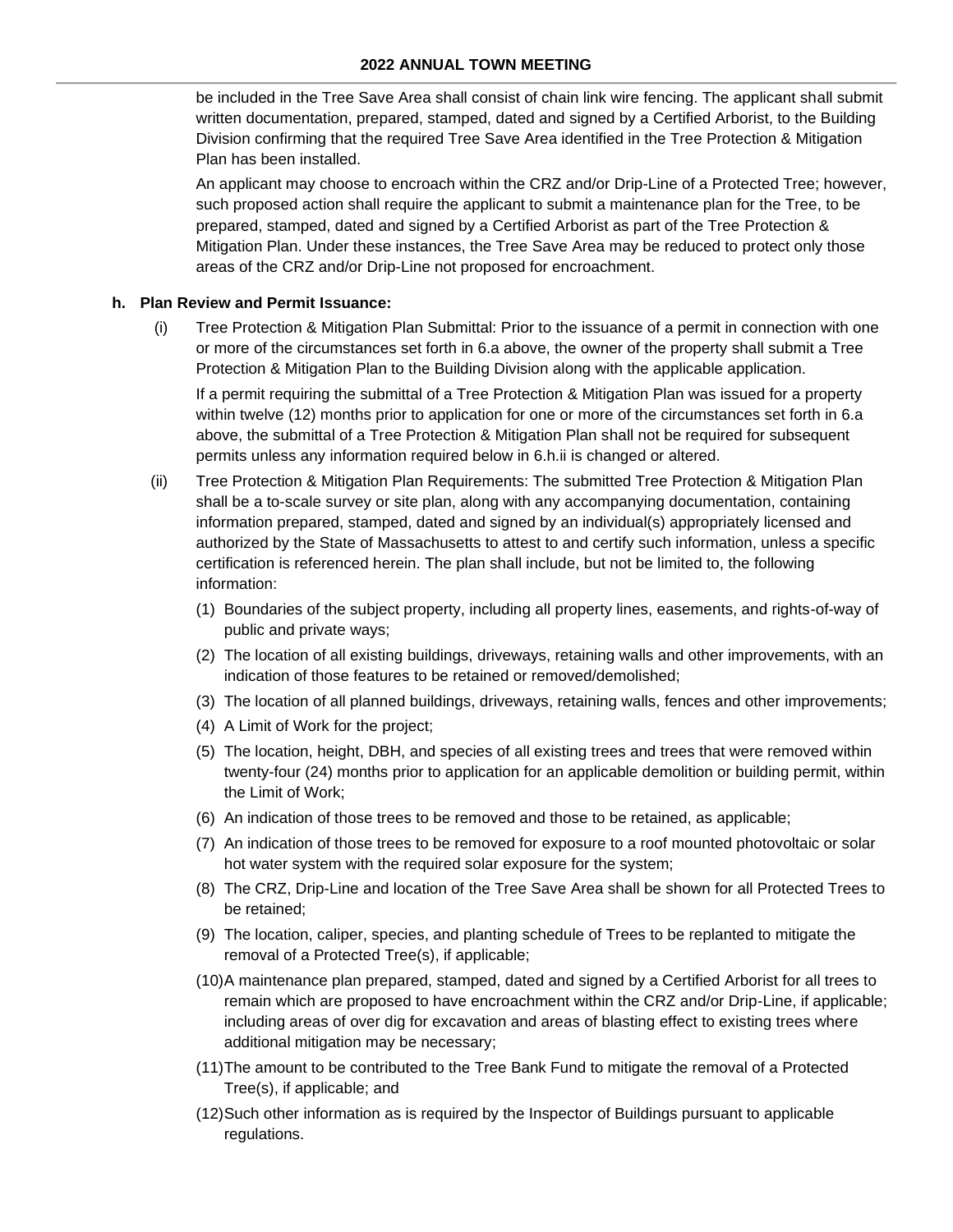- (iii) Building Division Action: If the Tree Protection & Mitigation Plan is consistent with the protection and mitigation requirements contained herein and any established rules, regulations or manuals, and any applicable Tree Bank Fund contribution has been submitted, the Building Division may issue any applicable permit. If the proposal does not meet or satisfy these requirements, the Building Division shall deny all applicable permit applications and so notify the applicant.
- (iv) The Building Inspector shall set the fee for review of the application.
- (v) Consultant Review: The Building Division may use application fees associated with this bylaw to hire a landscape architect licensed in the State of Massachusetts or Certified Arborist to review Tree Protection & Mitigation Plan Submittal for conformance with this bylaw.
- (vi) Exclusion of Trees from scope: An applicant may petition the Planning Board to exclude any of the trees typically included under Item d. "Scope" from the required mitigation.
	- (1) Application and Review Process
		- a) The applicant shall submit the application with supporting materials on the prescribed form to the Town Planner
		- b) The Town Planner shall schedule the matter for a public meeting with the Planning Board within 30 days of complete application.
		- c) Notice of the matter shall be given to the abutter and abutters to abutters within 300'
		- d) The Planning Board may schedule a site visit at their discretion.
		- e) The Planning Board may require project review fees for retention of professional consultants to assist in reviewing the application.
	- (2) Criteria for approval:
		- a) The applicant shall have the burden of demonstrating that the tree removal was necessary in order to accommodate the elements of the Development Footprint and that it was technically infeasible to locate these elements elsewhere on the lot.
		- b) Financial hardship shall not be considered a reason approval.
	- (3) Rules and Regulations

The Planning Board may promulgate or amend Rules and Regulations which pertain to the administration of this section, and shall file a copy of said rules in the office of the Town Clerk. Such rules may prescribe the size, form, contents, style, and number of copies of plans and specifications, fees for application, the procedure for the submission and approval of such plans, the procedure for determining final compliance with these regulations, and the criteria and procedure regarding the Planning Board's acceptance of sureties (i.e., bonds, letters of credit, etc.) intended to satisfy the requirements of this section, so long as the Rules and Regulations conform to this section of the Zoning Bylaw.

#### **i. Maintenance of Protected and Replanted Trees:**

- (i) Protected Trees: Each Protected Tree retained shall be maintained in good health for a period of no less than twenty-four (24) months from the date of Final Inspection, or issuance of a Certificate of Occupancy if applicable. Should such Tree decay to either "Critical"(50%–75% dieback, missing crown, visible structural damage, and injury from diseases and pests) or "Dying"(>75% of the tree being affected by one or more maladies) or worse within this twenty-four (24) month period, the owner of the property shall be required to provide mitigation consistent with the requirements for the removal of a Protected Tree as contained herein within nine (9) months from the assessment as Critical, Dying or worse condition of the original Tree.
- (ii) Replanted Trees: All new Trees replanted to mitigate the removal of Protected Tree(s) shall be maintained in good health for a period of no less than twenty-four (24) months from the date of planting. Should such Tree die within this twenty-four (24) month period, the owner of the property shall be responsible for replacing the Tree with a Tree equal to or greater than the size of the original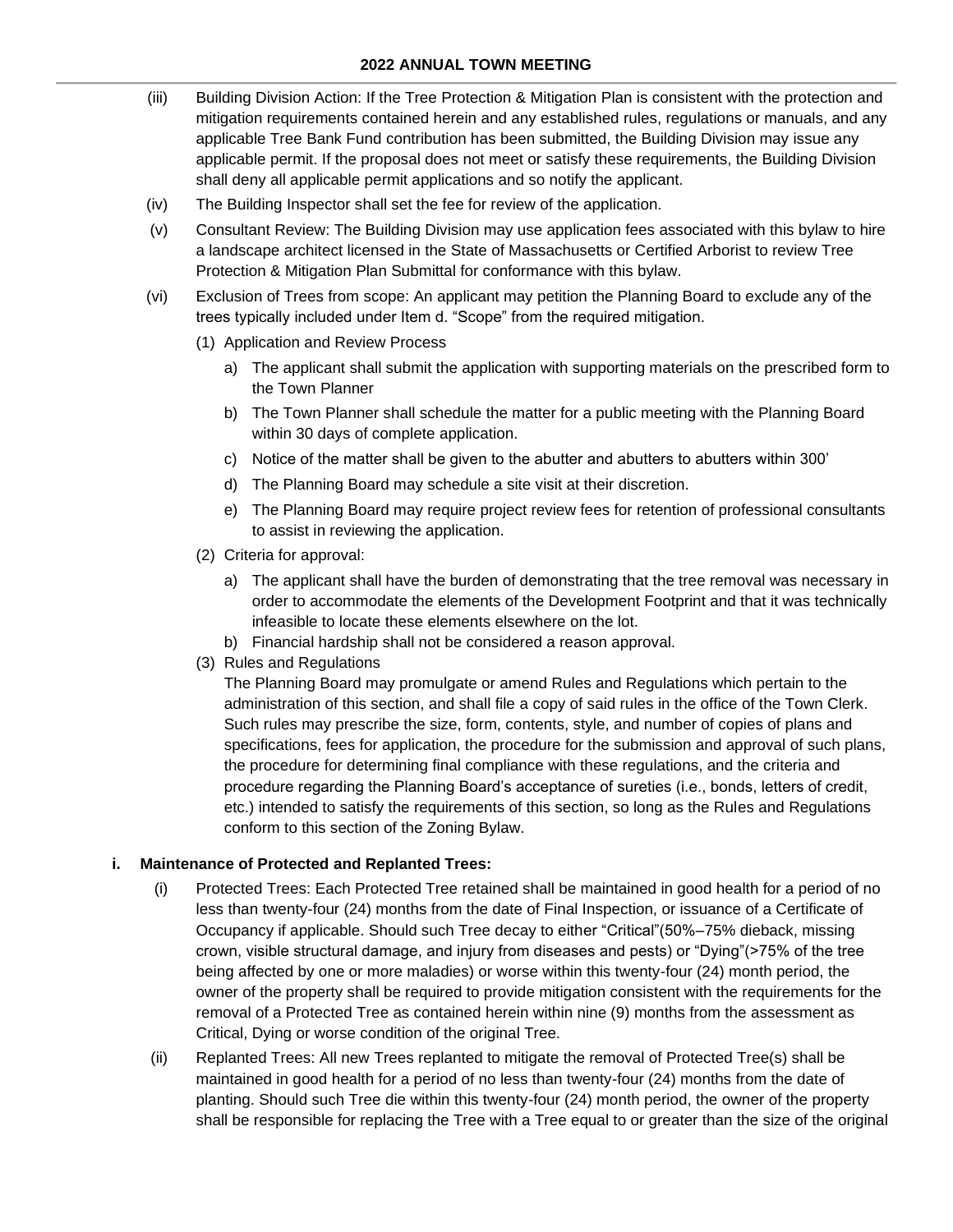replacement Tree at the time of planting; such Tree shall be planted within nine (9) months of the death of the original replacement Tree.

*Article 33 Explanation: tbd A two-thirds vote is required to approve this article.* 

## *The Finance Committee voted to XXX on this article.*

And you are to serve the warrant by posting attested copies thereof at the Town Hall, the Police Station, the Public Library, the Transfer Station and on the kiosk at the front of the Weston High School on Wellesley Street by the gymnasium, seven days at least before the time appointed for said meeting.

Hereof fail not to make due return of this warrant with your doings thereon to the Select Board at the time and place of said meeting. Given under our hands March 22, 2022.

> Harvey Boshart Christopher Houston Laurie Bent Select Board of the Town of Weston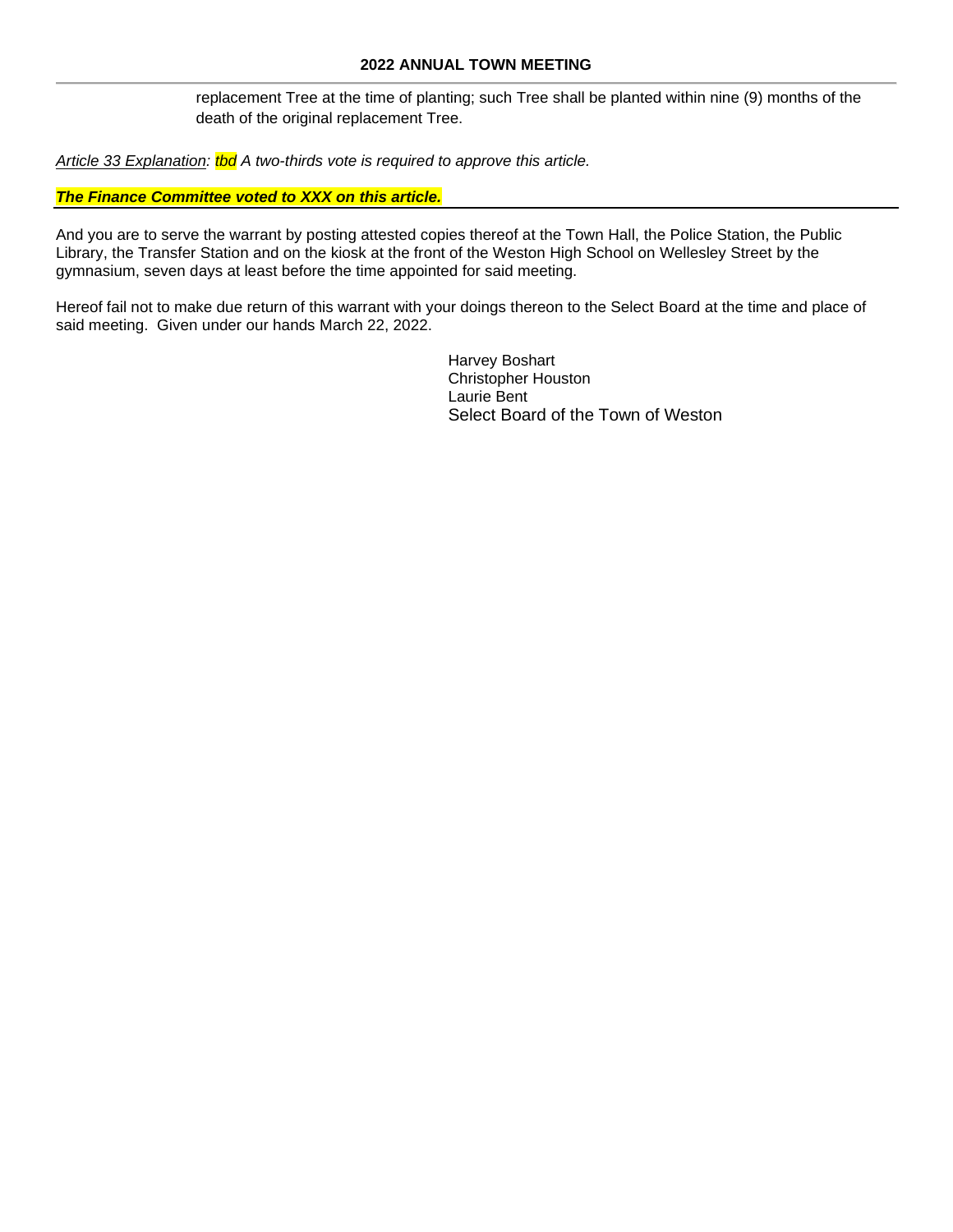## **TOWN OF WESTON FY23 TOWN MANAGER'S RECOMMENDED BUDGET**

|                                                                     |                                                 |                         |                              |                       |                              |                       |                       |                         |                         |                               |                       |               |                         | <b>Town Manager</b>    |                         |                   |
|---------------------------------------------------------------------|-------------------------------------------------|-------------------------|------------------------------|-----------------------|------------------------------|-----------------------|-----------------------|-------------------------|-------------------------|-------------------------------|-----------------------|---------------|-------------------------|------------------------|-------------------------|-------------------|
|                                                                     |                                                 | Cont<br>App             | <b>FY18</b><br><b>Actual</b> | <b>FY19</b><br>Actual | <b>FY20</b><br><b>Actual</b> | <b>FY21</b><br>Actual | <b>FY22</b><br>Approp | <b>FY23</b><br>Dept Req | Level<br><b>Service</b> | <b>New</b><br><b>Requests</b> | Dept Req<br>Total     | Salary<br>Inc | <b>Budget</b><br>Adjust | Recom<br><b>Budget</b> | \$<br>Change            | %<br>Change       |
| <b>UNCLASSIFIED</b>                                                 |                                                 |                         |                              |                       |                              |                       |                       |                         |                         |                               |                       |               |                         |                        |                         |                   |
| Insurance                                                           | Insurance, Workers' Compensation                |                         | 309,202                      | 307,409               | 279,267                      | 281,859               | 327,950               | 333,772                 | 333,772                 |                               | 333,772               |               |                         | 333,772                | 5,822                   | 1.8%              |
|                                                                     | Public Safety - Injured on Duty (Police & Fire) | $\mathsf{x}$            | 12,376                       | 24,455                | 19,834                       | 26,807                | 40,000                | 50,000                  | 50,000                  |                               | 50,000                |               | (50,000)                |                        | (40,000)                | $-100.0%$         |
|                                                                     | Unemployment Comp.                              |                         | 36,172                       | 22,885                | 8,339                        | 103,968               | 200,000               | 200,000                 | 200,000                 |                               | 200,000               |               | (50,000)                | 150,000                | (50,000)                | $-25.0%$          |
|                                                                     | Insurance-Property & Liability                  |                         | 347,285                      | 321,802               | 362,161                      | 404,301               | 425,501               | 436,139                 | 436,139                 |                               | 436,139               |               |                         | 436,139                | 10,638                  | 2.5%              |
|                                                                     | <b>Uninsured Losses</b><br>subtotal             |                         | 2,000<br>707,035             | 676,551               | 49,195<br>718,796            | 44,210<br>861,145     | 57,445<br>1,050,896   | 1,019,911               | 1,019,911               |                               | 1,019,911             |               | (100,000)               | 919,91                 | (57, 445)<br>(130, 985) | (1.0)<br>$-12.5%$ |
|                                                                     |                                                 |                         |                              |                       |                              |                       |                       |                         |                         |                               |                       |               |                         |                        |                         |                   |
| <b>Fringe Benefits</b>                                              | Insurance-Group Health/Life, Medicare           |                         | 10,519,255                   | 10,465,393            | 11,089,796                   | 11,411,067            | 12,183,329            | 12,140,237              | 12,140,237              |                               | 12,140,237            |               | 223,108                 | 12,363,345             | 180,016                 | 1.5%              |
|                                                                     | <b>Contributory Retirement-Middlesex</b>        |                         | 4,792,481                    | 5,114,586             | 5,287,887                    | 5,668,652             | 5,898,122             | 6,288,908               | 6,288,908               |                               | 6,288,908             |               |                         | 6,288,908              | 390,786                 | 6.6%              |
|                                                                     | <b>Compensated Absence Fund</b><br>subtotal     |                         | 47,021<br>15,358,757         | 153,326<br>15,733,305 | 53,924<br>16,431,607         | 130,449<br>17,210,168 | 280,000<br>18,361,451 | 300,000<br>18,729,145   | 300,000<br>18,729,145   |                               | 300,000<br>18,729,145 |               | 223,108                 | 300,000<br>18,952,253  | 20,000<br>590,802       | 7.1%<br>3.2%      |
|                                                                     |                                                 |                         |                              |                       |                              |                       |                       |                         |                         |                               |                       |               |                         |                        |                         |                   |
| Reserve Fund<br>Debt Service (non-excluded)                         | Principal & Interest                            |                         | 22,702                       | 23,784                | 22,880                       | 22,071                | 639,140<br>9,700      | 660,206<br>6,000        | 660,206<br>6,000        |                               | 660,206<br>6,000      |               |                         | 660,206<br>6,000       | 21,066<br>(3,700)       | 3.3%<br>$-38.1%$  |
|                                                                     |                                                 |                         |                              |                       |                              |                       |                       |                         |                         |                               |                       |               |                         |                        |                         |                   |
| <b>TOTAL UNCLASSIFIED</b>                                           |                                                 |                         | 16,088,494                   | 16,433,640            | 17,173,283                   | 18,093,384            | 20,061,187            | 20,415,262              | 20,415,262              |                               | 20,415,262            |               | 123,108                 | 20,538,370             | 477.183                 | 2.4%              |
| <b>TOWN WIDE- OPERATIONS</b>                                        |                                                 |                         |                              |                       |                              |                       |                       |                         |                         |                               |                       |               |                         |                        |                         |                   |
| <b>GENERAL GOVERNMENT</b>                                           |                                                 |                         |                              |                       |                              |                       |                       |                         |                         |                               |                       |               |                         |                        |                         |                   |
|                                                                     |                                                 |                         |                              |                       |                              |                       |                       |                         |                         |                               |                       |               |                         |                        |                         |                   |
| Town Manager's Office                                               | <b>Salaries</b>                                 |                         | 481,228                      | 501,911               | 511,285                      | 525,884               | 568,860               | 586,262                 | 586,262                 |                               | 586,262               |               |                         | 586,262                | 17,402                  | 3.1%              |
|                                                                     | Expenses                                        |                         | 80,815                       | 118,862               | 84,831                       | 67,626                | 137,825               | 148,105                 | 145,105                 | 3,000                         | 148,105<br>80,000     |               |                         | 148,105                | 10,280                  | 7.5%              |
|                                                                     | Consulting & Professional Services<br>subtotal  | $\mathsf{x}$            | 121,077<br>683,119           | 101,454<br>722,227    | 27,515<br>623,630            | 26,788<br>620,298     | 80,000<br>786,685     | 80,000<br>814,367       | 80,000<br>811,367       | 3,000                         | 814,367               |               |                         | 80,000<br>814,367      | 27,682                  | 0.0%<br>3.5%      |
| Salary Reserve (to be distributed) and Merit Pay (transfer account) |                                                 |                         | 198,427                      | 154,851               | 416,267                      | 148,964               | 216,402               | 437,513                 | 437,513                 |                               | 437,513               |               |                         | 437,513                | 221,111                 | 102.2%            |
|                                                                     |                                                 |                         |                              |                       |                              |                       |                       |                         |                         |                               |                       |               |                         |                        |                         |                   |
| Legal                                                               | Expenses                                        |                         | 214,602                      | 163,473               | 246,668                      | 301,428               | 183,000               | 208,000                 | 208,000                 |                               | 208,000               |               |                         | 208,000                | 25,000                  | 13.7%             |
| Facilities Maintenance (Town Hall,                                  | <b>Salaries</b>                                 |                         | 64,219                       | 67,457                | 61,372                       | 64,155                | 75,928                | 72,606                  | 72,606                  |                               | 72,606                |               |                         | 72,606                 | (3,322)                 | $-4.4%$           |
| Josiah Smith Tavern, Old Library)                                   | <b>Expenses</b>                                 |                         | 66,949                       | 72,652                | 56,497                       | 91,310                | 104,025               | 123,475                 | 123,475                 |                               | 123,475               |               |                         | 123,475                | 19,450                  | 18.7%             |
|                                                                     | <b>Town Hall Equipment</b>                      | $\mathsf{x}$            | 1,789                        | 11,546                | 1,570                        | 975                   | 3,000                 | 3,000                   | 3,000                   |                               | 3,000                 |               |                         | 3,000                  |                         | 0.0%              |
|                                                                     | subtotal                                        |                         | 132,957                      | 151,655               | 119,440                      | 156,440               | 182,953               | 199,081                 | 199,081                 |                               | 199,081               |               |                         | 199,081                | 16,128                  | 8.8%              |
| Town Clerk & Registrars of Voters                                   | <b>Salaries</b>                                 |                         | 153,214                      | 183,241               | 190,672                      | 195,274               | 198,754               | 239,261                 | 239,261                 |                               | 239,261               |               |                         | 239,261                | 40,507                  | 20.4%             |
|                                                                     | Expenses                                        |                         | 30,434                       | 26,332                | 53,724                       | 33,431                | 30,435                | 38.950                  | 38,950                  |                               | 38,950                |               |                         | 38,950                 | 8,515                   | 28.0%             |
|                                                                     | subtotal                                        |                         | 183,648                      | 209,572               | 244,396                      | 228,705               | 229,189               | 278,211                 | 278,211                 |                               | 278,211               |               |                         | 278,21'                | 49,022                  | 21.4%             |
| <b>Information Systems</b>                                          | Salaries                                        |                         | 296,814                      | 318,868               | 412,855                      | 432,616               | 459,002               | 471,652                 | 471,652                 |                               | 471,652               |               |                         | 471,652                | 12,650                  | 2.8%              |
|                                                                     | <b>Expenses</b>                                 |                         | 295,348                      | 349,868               | 375,091                      | 452,736               | 487,500               | 594,750                 | 550,150                 | 44,600                        | 594,750               |               |                         | 594,750                | 107,250                 | 22.0%             |
|                                                                     | Computer Hardware/Software                      |                         | 98,074                       | 92,929                | 89,936                       | 132,074               | 89,102                | 114,080                 | 114,080                 |                               | 114,080               |               |                         | 114,080                | 24,978                  | 28.0%             |
|                                                                     | <b>Fiber Repairs</b>                            | $\overline{\mathbf{x}}$ |                              |                       |                              |                       |                       | 30,000                  |                         | 30,000                        | 30,000                |               |                         | 30,000                 | 30,000                  | #DIV/0!           |
|                                                                     | subtotal                                        |                         | 690,236                      | 761,665               | 877,882                      | 1,017,426             | 1,035,604             | 1,210,482               | 1,135,882               | 74,600                        | 1,210,482             |               |                         | 1,210,482              | 174,878                 | 16.9%             |
| Support for Weston Media Center                                     | Expenses                                        |                         | 110,000                      | 40,000                |                              |                       |                       |                         |                         |                               |                       |               |                         |                        |                         | 0.0%              |
| Weston Vets Mem Ed Fund Comm                                        | Expenses                                        |                         | 2,625                        | 2,441                 | 2,788                        | 2,167                 | 3,000                 | 3,000                   | 3,000                   |                               | 3,000                 |               |                         | 3,000                  |                         | $0.0\%$           |
| <b>Weston Service Program</b>                                       | Salaries - All Other                            |                         | 8,190                        | 7,892                 | 3,094                        | 857                   | 15,600                | 17,850                  | 17,850                  |                               | 17,850                |               |                         | 17,850                 | 2,250                   | 14.4%             |
| <b>Total-General Government</b>                                     |                                                 |                         | 2,223,804                    | 2,213,777             | 2,534,164                    | 2,476,285             | 2,652,433             | 3,168,504               | 3,090,904               | 77,600                        | 3,168,504             |               |                         | 3,168,504              | 516,071                 | 19.5%             |
| <b>FACILITIES TOWN-WIDE</b>                                         |                                                 |                         |                              |                       |                              |                       |                       |                         |                         |                               |                       |               |                         |                        |                         |                   |
| <b>Salaries</b>                                                     |                                                 |                         | 370,497                      | 494,178               | 536,794                      | 578,697               | 643,879               | 658,112                 | 658,112                 |                               | 658,112               |               |                         | 658,112                | 14,233                  | 2.2%              |
| Expenses                                                            |                                                 |                         | 871,964                      | 860,394               | 868,649                      | 840,824               | 877,140               | 879,540                 | 877,140                 | 2,400                         | 879,540               |               |                         | 879,540                | 2.400                   | 0.3%              |
| Facilities Improvements-Town wide                                   |                                                 |                         | 398,083                      | 708,958               | 399,031                      | 318,965               | 675,045               | 715,548                 | 715,548                 |                               | 715,548               |               |                         | 715,548                | 40,503                  | 6.0%              |
| Equipment Replacement                                               |                                                 |                         | 212,189                      | 45,958                | 48,537                       |                       |                       |                         |                         |                               |                       |               |                         |                        |                         | 0.0%              |
| <b>Total-Facilities Town-Wide</b>                                   |                                                 |                         | 1,852,732                    | 2,109,487             | 1,853,011                    | 1,738,487             | 2,196,064             | 2,253,200               | 2,250,800               | 2,400                         | 2,253,200             |               |                         | 2,253,200              | 57,136                  | 2.6%              |
| <b>FINANCE</b>                                                      |                                                 |                         |                              |                       |                              |                       |                       |                         |                         |                               |                       |               |                         |                        |                         |                   |
| <b>Finance Committee</b>                                            |                                                 |                         | 210                          | 258                   |                              | 1,185                 |                       |                         |                         |                               |                       |               |                         | 7,750                  |                         |                   |
|                                                                     | Expenses                                        |                         |                              |                       | 2,520                        |                       | 7,750                 | 7,750                   | 7,750                   |                               | 7,750                 |               |                         |                        |                         | 0.0%              |
| Finance                                                             | <b>Salaries</b>                                 |                         | 710,217                      | 728,611               | 792,327                      | 806,094               | 836,977               | 850,481                 | 850,481                 |                               | 850,481               |               |                         | 850,481                | 13,504                  | 1.6%              |
|                                                                     | Expenses<br>subtotal                            |                         | 130,928<br>841,145           | 125,269<br>853,879    | 107,963<br>900,290           | 97,704<br>903,799     | 143,054<br>980,031    | 146,270<br>996,751      | 146,270<br>996,751      |                               | 146,270<br>996,751    |               |                         | 146,270<br>996,751     | 3,216<br>16,720         | 2.2%<br>1.7%      |
|                                                                     |                                                 |                         |                              |                       |                              |                       |                       |                         |                         |                               |                       |               |                         |                        |                         |                   |
| Total-Finance                                                       |                                                 |                         | 841,355                      | 854,137               | 902,810                      | 904,984               | 987,781               | 1,004,501               | 1,004,501               |                               | 1,004,501             |               |                         | 1,004,501              | 16,720                  | 1.7%              |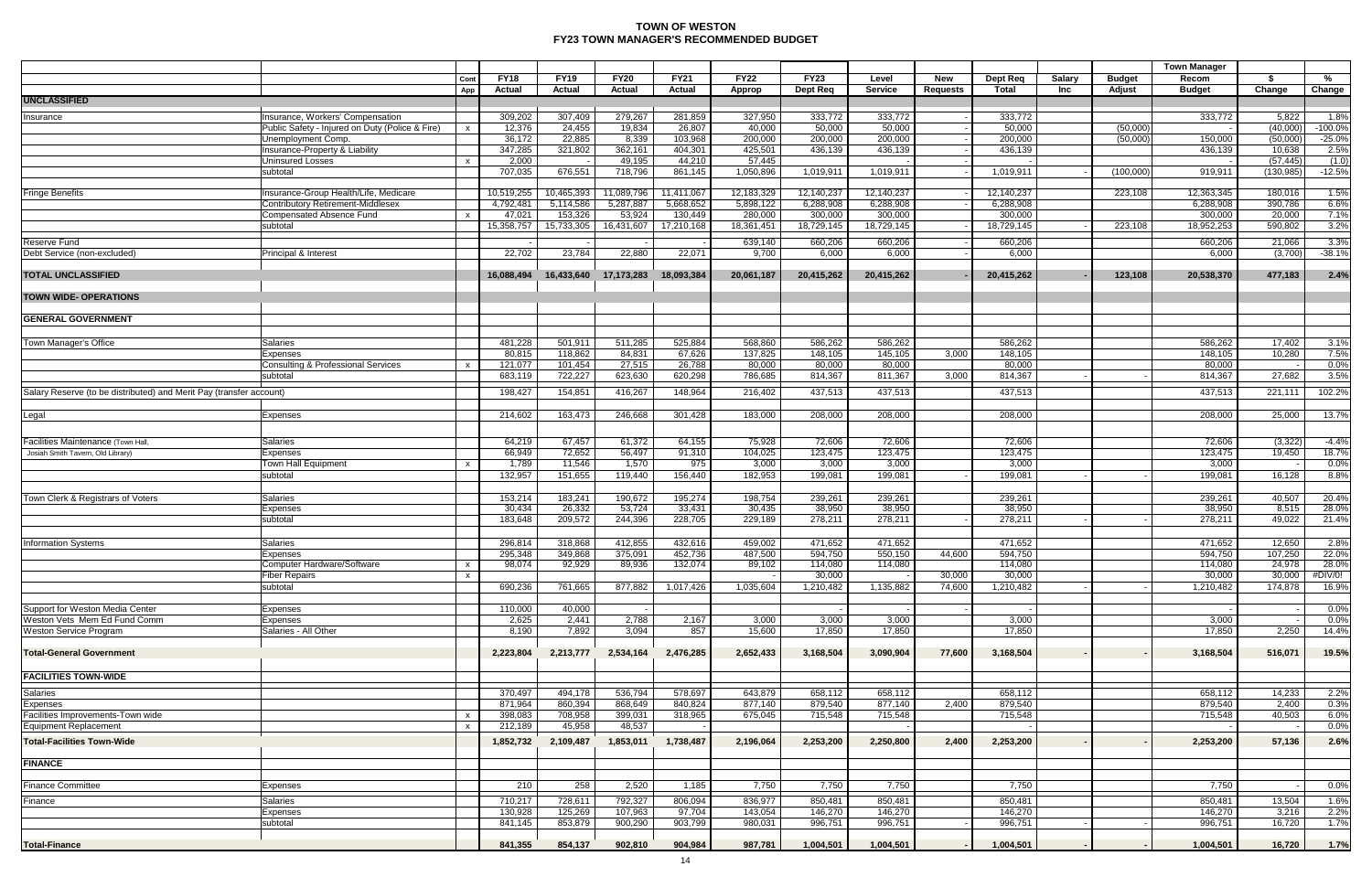## **TOWN OF WESTON FY23 TOWN MANAGER'S RECOMMENDED BUDGET**

|                                                 |                                                          |                         |                       |                              |                       |                       |                       |                         |                    |                               |                          |               |                         | <b>Town Manager</b>    |                 |                  |
|-------------------------------------------------|----------------------------------------------------------|-------------------------|-----------------------|------------------------------|-----------------------|-----------------------|-----------------------|-------------------------|--------------------|-------------------------------|--------------------------|---------------|-------------------------|------------------------|-----------------|------------------|
|                                                 |                                                          | Cont<br>App             | <b>FY18</b><br>Actual | <b>FY19</b><br><b>Actual</b> | <b>FY20</b><br>Actual | <b>FY21</b><br>Actual | <b>FY22</b><br>Approp | <b>FY23</b><br>Dept Req | Level<br>Service   | <b>New</b><br><b>Requests</b> | <b>Dept Req</b><br>Total | Salary<br>Inc | <b>Budget</b><br>Adjust | Recom<br><b>Budget</b> | \$<br>Change    | %<br>Change      |
| LAND USE, INSPECTIONAL SERVICES, PLANNING       |                                                          |                         |                       |                              |                       |                       |                       |                         |                    |                               |                          |               |                         |                        |                 |                  |
|                                                 |                                                          |                         |                       |                              |                       |                       |                       |                         |                    |                               |                          |               |                         |                        |                 |                  |
| Land Use, Inspections, Planning                 | Salaries<br>Expenses                                     |                         | 579,408<br>204,806    | 588,765<br>174,672           | 602,551<br>171,017    | 649,882<br>177,524    | 682,666<br>208,780    | 688,542<br>223,187      | 688,542<br>223,187 |                               | 688,542<br>223,187       |               |                         | 688,542<br>223,187     | 5,876<br>14,407 | 0.9%<br>6.9%     |
|                                                 | Historical Commission- Historical Surverys               | $\mathsf{X}$            |                       |                              |                       |                       |                       |                         |                    |                               |                          |               |                         |                        |                 |                  |
|                                                 | Historical Commission-Historical Purposes                | $\mathsf{x}$            |                       |                              |                       |                       |                       |                         |                    |                               |                          |               |                         |                        |                 | 0.0%             |
|                                                 |                                                          |                         |                       |                              |                       |                       |                       |                         |                    |                               |                          |               |                         |                        |                 |                  |
| Total-Land Use, Inspectional Services, Planning |                                                          |                         | 784,214               | 763,437                      | 773,568               | 827,405               | 891,446               | 911,729                 | 911,729            |                               | 911,729                  |               |                         | 911,729                | 20,283          | 2.3%             |
| <b>PUBLIC SAFETY</b>                            |                                                          |                         |                       |                              |                       |                       |                       |                         |                    |                               |                          |               |                         |                        |                 |                  |
| Police/Animal Control                           | <b>Salaries</b>                                          |                         | 3,290,572             | 3,366,527                    | 3,294,094             | 3,484,761             | 3,675,844             | 3,676,152               | 3,676,152          |                               | 3,676,152                |               |                         | 3,676,152              | 308             | 0.0%             |
|                                                 | Expenses                                                 |                         | 292,096               | 317,947                      | 324,659               | 376,029               | 402,000               | 405,750                 | 410,750            | (5,000)                       | 405,750                  |               |                         | 405,750                | 3,750           | 0.9%             |
|                                                 | Equipment and Apparatus                                  |                         | 141,719               | 140,684                      | 160,699               | 128,570               | 174,000               | 195,000                 | 180,000            | 15,000                        | 195,000                  |               |                         | 195,000                | 21,000          | 12.1%            |
|                                                 | subtotal                                                 |                         | 3,724,387             | 3,825,157                    | 3,779,452             | 3,989,360             | 4,251,844             | 4,276,902               | 4,266,902          | 10,000                        | 4,276,902                |               |                         | 4,276,902              | 25,058          | 0.6%             |
|                                                 |                                                          |                         |                       |                              |                       |                       |                       |                         |                    |                               |                          |               |                         |                        |                 |                  |
| Fire                                            | Salaries                                                 |                         | 2,807,560             | 3,062,960                    | 3,120,635             | 3,378,386             | 3,489,442             | 3,594,459               | 3,496,459          | 98,000                        | 3,594,459                |               |                         | 3,594,459              | 105,017         | 3.0%             |
|                                                 | Expenses                                                 |                         | 306,420               | 303,358                      | 315,490               | 332,899               | 373,970               | 395,950                 | 395,950            |                               | 395,950                  |               |                         | 395,950                | 21,980          | 5.9%             |
|                                                 | <b>Hydrant Service</b>                                   |                         | 42,930                | 42,930<br>7,159              | 42,930                | 42,930                | 44,000                | 44,000                  | 44,000<br>2,000    |                               | 44,000<br>2,000          |               |                         | 44,000                 |                 | 0.0%             |
|                                                 | <b>Emergency Management</b>                              | $\mathsf{x}$            | 938<br>129,875        | 59,990                       | 8,528                 | 430                   | 2,000<br>100,000      | 2,000<br>60,000         | 20,000             | 40,000                        | 60,000                   |               |                         | 2,000<br>60,000        | (40,000)        | 0.0%<br>$-40.0%$ |
|                                                 | Equipment and Apparatus<br>subtotal                      |                         | 3,287,723             | 3,476,397                    | 3,487,584             | 3,754,645             | 4,009,412             | 4,096,409               | 3,958,409          | 138,000                       | 4,096,409                |               |                         | 4,096,409              | 86,997          | 2.2%             |
|                                                 |                                                          |                         |                       |                              |                       |                       |                       |                         |                    |                               |                          |               |                         |                        |                 |                  |
| <b>Total-Public Safety</b>                      |                                                          |                         | 7,012,110             | 7,301,555                    | 7,267,036             | 7,744,005             | 8,261,256             | 8,373,311               | 8,225,311          | 148,000                       | 8,373,311                |               |                         | 8,373,311              | 112,055         | 1.4%             |
| <b>VOC-TECH EDUCATION</b>                       |                                                          |                         |                       |                              |                       |                       |                       |                         |                    |                               |                          |               |                         |                        |                 |                  |
| Minuteman Regional Voc-Tech                     | Assessment                                               |                         | 61,948                | 32,850                       | 87,282                | 80,221                | 150,000               | 150,000                 | 150,000            |                               | 150,000                  |               |                         | 150,000                |                 | 0.0%             |
| Total-Voc-Tech Education                        |                                                          |                         | 61,948                | 32,850                       | 87,282                | 80,221                | 150,000               | 150,000                 | 150,000            |                               | 150,000                  |               |                         | 150,000                |                 | 0.0%             |
| <b>PUBLIC WORKS</b>                             |                                                          |                         |                       |                              |                       |                       |                       |                         |                    |                               |                          |               |                         |                        |                 |                  |
| Salaries                                        |                                                          |                         | 2,036,315             | 2,070,470                    | 2,138,016             | 2,351,206             | 2,388,021             | 2,441,032               | 2,431,032          | 10,000                        | 2,441,032                |               |                         | 2,441,032              | 53,011          | 2.2%             |
| Expenses                                        |                                                          |                         | 1,214,796             | 1,226,707                    | 1,253,211             | 1,275,750             | 1,302,030             | 1,359,445               | 1,358,945          | 500                           | 1,359,445                |               |                         | 1,359,445              | 57,415          | 4.4%             |
| Snow and Ice Control                            | Salaries & Expenses                                      |                         | 784,665               | 587,034                      | 418,662               | 616,347               | 252,900               | 252,900                 | 252,900            |                               | 252,900                  |               |                         | 252,900                |                 | 0.0%             |
| Continuing Balance Accounts:                    | Construction of Public Ways                              |                         | 1,366,245             | 1,399,267                    | 1,339,257             | 778,178               | 1,800,000             | 1,800,000               | 1,800,000          |                               | 1,800,000                |               |                         | 1,800,000              |                 | 0.0%             |
|                                                 | Departmental Equipment                                   |                         | 50,912                | 335,009                      | 355,316               | 281,706               | 488,000               | 462,000                 | 278,000            | 184,000                       | 462,000                  |               |                         | 462,000                | (26,000)        | $-5.3%$          |
|                                                 | Sidewalk Maintenance                                     | $\mathsf{x}$            | 79,478                | 8,135                        | 1,019                 |                       | 210,000               | 260,000                 | 260,000            |                               | 260,000                  |               |                         | 260,000                | 50,000          | 23.8%            |
|                                                 | Stone Retaining Wall Repairs                             | $\mathsf{x}$            | 15,355                | 28,779                       | 15,191                | 10,000                | 10,000                | 10,000                  | 10,000             |                               | 10,000                   |               |                         | 10,000                 |                 | 0.0%             |
|                                                 | Guard Rail Rehabilitation                                | $\mathsf{x}$            | 78,477                | 489                          | 171,034               |                       | 50,000                | 50,000                  | 50,000             |                               | 50,000                   |               |                         | 50,000                 |                 | 0.0%             |
|                                                 | Monitoring Groundwater-Landfil                           | $\overline{\mathbf{x}}$ | 8,075                 | 38,550                       | 26,200                | 17,800                | 30,000                | 30,000                  | 30,000             |                               | 30,000                   |               |                         | 30,000                 |                 | 0.0%             |
|                                                 | Stormwater Permitting Compliance+                        | $\mathsf{x}$            | $\sim$                |                              | 45,480                | 17,870                | 47,500                | 47,500                  | 47,500             |                               | 47,500                   |               |                         | 47,500                 |                 | 0.0%             |
|                                                 | Parks and Cemeteries Equipment                           | $\mathbf{x}$            | $\sim$                | 139                          |                       | 10,612                |                       | 13,500                  | 13,500             |                               | 13,500                   |               |                         | 13,500                 | 13,500          | 0.0%             |
|                                                 | Traffic & Sidewalk Committee                             | $\mathsf{x}$            | 15,628                | 979                          | 30,472                | 25,980                | 50,000                | 50,000                  | 50,000             |                               | 50,000                   |               |                         | 50,000                 |                 | 0.0%             |
|                                                 | subtotal                                                 |                         | 1,614,170             | 1,811,347                    | 1,983,969             | 1,142,146             | 2,685,500             | 2,723,000               | 2,539,000          | 184,000                       | 2,723,000                |               |                         | 2,723,000              | 37,500          | 1.4%             |
| <b>Total - Public Works</b>                     |                                                          |                         | 5,649,945             | 5,695,557                    | 5,793,858             | 5,385,449             | 6,628,451             | 6,776,377               | 6,581,877          | 194,500                       | 6,776,377                |               |                         | 6,776,377              | 147,926         | 2.2%             |
| <b>HEALTH &amp; HUMAN SERVICES</b>              |                                                          |                         |                       |                              |                       |                       |                       |                         |                    |                               |                          |               |                         |                        |                 |                  |
| Board of Health                                 | <b>Salaries</b>                                          |                         | 258,029               | 275,073                      | 306,895               | 299,179               | 299,852               | 267,692                 | 267,692            |                               | 267,692                  |               |                         | 267,692                | (32, 160)       | $-10.7%$         |
|                                                 | Expenses                                                 |                         | 6,974                 | 7,204                        | 6,232                 | 6,648                 | 7,800                 | 12,800                  | 12,800             |                               | 12,800                   |               |                         | 12,800                 | 5,000           | 64.1%            |
|                                                 | Mental Health Services                                   |                         | 25,000                | 25,000                       | 25,000                | 25,000                | 25,000                | 30,000                  | 30,000             |                               | 30,000                   |               |                         | 30,000                 | 5,000           | 20.0%            |
|                                                 | subtotal                                                 |                         | 290,003               | 307,277                      | 338,127               | 330,827               | 332,652               | 310,492                 | 310,492            |                               | 310,492                  |               |                         | 310,492                | (22, 160)       | $-6.7%$          |
| Mosquito Control E. Middlesex                   | Expenses                                                 |                         | 42,761                | 43,693                       | 43,872                | 43,872                | 45,918                | 45,918                  | 45,918             |                               | 45,918                   |               |                         | 45,918                 |                 | 0.0%             |
|                                                 |                                                          |                         |                       |                              |                       |                       |                       |                         |                    |                               |                          |               |                         |                        |                 |                  |
| Council on Aging                                | Salaries                                                 |                         | 301,759               | 333,533                      | 364,021               | 329,927               | 407,292               | 410,313                 | 410,313            |                               | 410,313                  |               |                         | 410,313                | 3,021           | 0.7%             |
|                                                 | Expenses<br>Contribution to Community Center Maintenance |                         | 34,486<br>30,000      | 47,258<br>30,000             | 45,824<br>30,000      | 42,589<br>45,889      | 45,150<br>45,889      | 54,450<br>47,403        | 54,450<br>47,403   |                               | 54,450<br>47,403         |               |                         | 54,450<br>47,403       | 9,300<br>1,514  | 20.6%<br>3.3%    |
|                                                 | subtotal                                                 |                         | 366,245               | 410,790                      | 439,845               | 418,405               | 498,331               | 512,166                 | 512,166            |                               | 512,166                  |               |                         | 512,166                | 13,835          | 2.8%             |
|                                                 |                                                          |                         |                       |                              |                       |                       |                       |                         |                    |                               |                          |               |                         |                        |                 |                  |
| Veterans' Benefits                              | Expenses                                                 |                         | 27,513                | 27,829                       | 28,503                | 28,502                | 48,501                | 48,501                  | 48,501             |                               | 48,501                   |               |                         | 48,501                 |                 | 0.0%             |
| <b>Total-Health &amp; Human Services</b>        |                                                          |                         | 726,523               | 789,589                      | 850,347               | 821,606               | 925,402               | 917,077                 | 917,077            |                               | 917,077                  |               |                         | 917,077                | (8, 325)        | $-0.9%$          |
| <b>PUBLIC LIBRARY</b>                           |                                                          |                         |                       |                              |                       |                       |                       |                         |                    |                               |                          |               |                         |                        |                 |                  |
|                                                 |                                                          |                         |                       |                              |                       |                       |                       |                         |                    |                               |                          |               |                         |                        |                 |                  |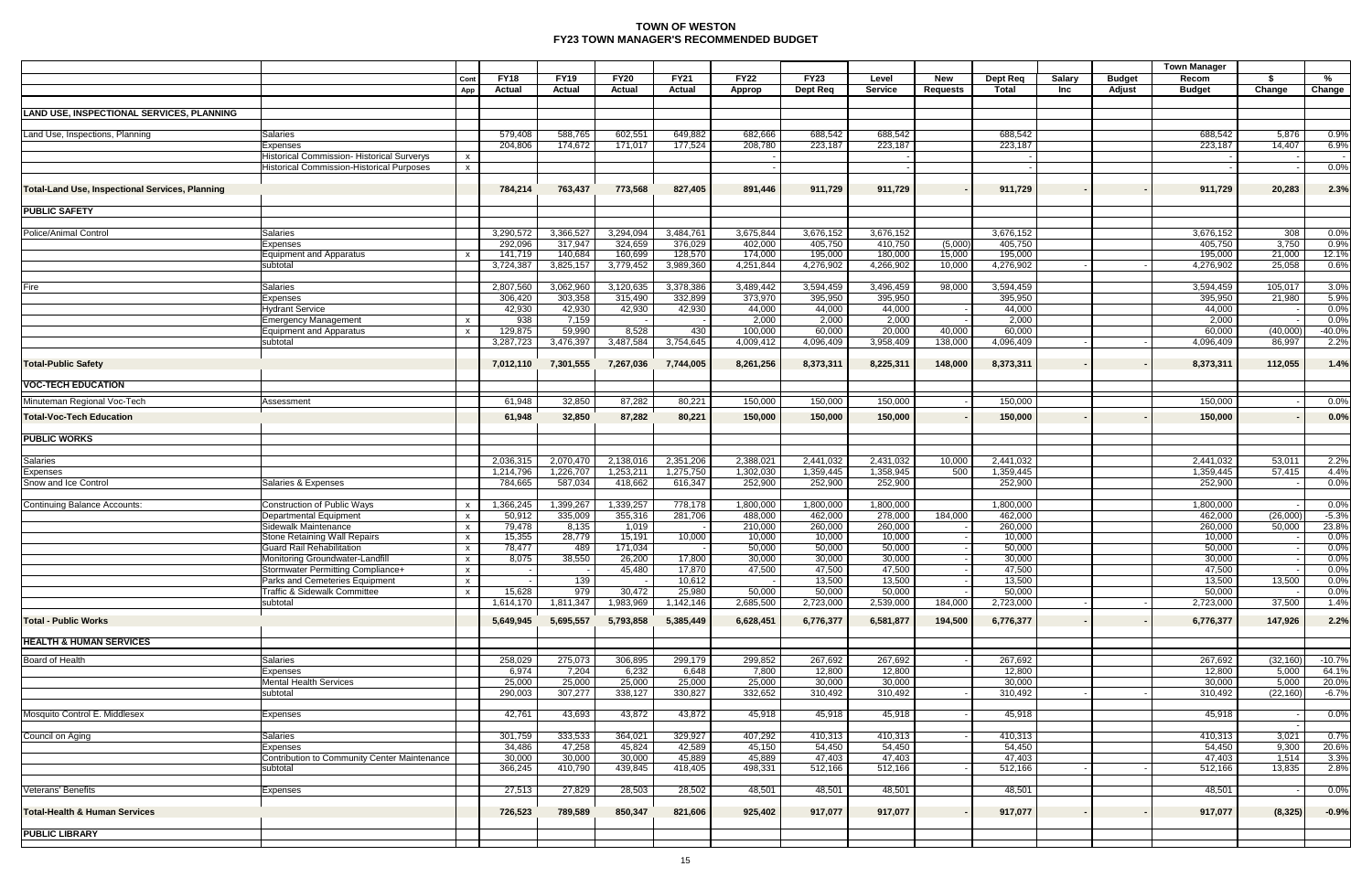## **TOWN OF WESTON FY23 TOWN MANAGER'S RECOMMENDED BUDGET**

|                                                                                 |                                               |              |                   |                       |                       |                   |                   |                   |                          |                                        |                   |        |               | <b>Town Manager</b>  |                          |                    |
|---------------------------------------------------------------------------------|-----------------------------------------------|--------------|-------------------|-----------------------|-----------------------|-------------------|-------------------|-------------------|--------------------------|----------------------------------------|-------------------|--------|---------------|----------------------|--------------------------|--------------------|
|                                                                                 |                                               | Cont         | <b>FY18</b>       | <b>FY19</b>           | <b>FY20</b>           | <b>FY21</b>       | <b>FY22</b>       | <b>FY23</b>       | Level                    | New                                    | Dept Req          | Salary | <b>Budget</b> | Recom                | -\$                      | %                  |
|                                                                                 |                                               | App          | <b>Actual</b>     | <b>Actual</b>         | Actual                | Actual            | Approp            | Dept Req          | <b>Service</b>           | <b>Requests</b>                        | Total             | Inc    | Adjust        | <b>Budget</b>        | Change                   | Change             |
| Libraries                                                                       | <b>Salaries</b>                               |              | 1,078,692         | 1,067,827             | 1,133,842             | 1,153,225         | 1,275,562         | 1,332,497         | 1,332,497                |                                        | 1,332,497         |        |               | 1,332,497            | 56,935                   | 4.5%               |
|                                                                                 | Expenses<br><b>Library Materials</b>          |              | 120,583<br>75,000 | 116,149<br>79,999     | 101,361<br>80,000     | 123,003<br>80,000 | 138,012<br>80,000 | 136,490<br>84,000 | 132,850<br>84,000        | 3,640                                  | 136,490<br>84,000 |        |               | 136,490<br>84,000    | (1,522)<br>4,000         | $-1.1%$<br>5.0%    |
|                                                                                 | Minuteman Library Network                     |              | 42,096            | 42,500                | 40,310                | 42,000            | 42,000            | 43,408            | 43,408                   |                                        | 43,408            |        |               | 43,408               | 1.408                    | 3.4%               |
|                                                                                 | subtotal                                      |              | 1,316,371         | 1,306,475             | 1,355,513             | 1,398,228         | 1,535,574         | 1,596,395         | 1,592,755                | 3,640                                  | 1,596,395         |        |               | 1,596,395            | 60,821                   | 4.0%               |
|                                                                                 |                                               |              |                   |                       |                       |                   |                   |                   |                          |                                        |                   |        |               |                      |                          |                    |
| <b>Total-Public Library</b>                                                     |                                               |              | 1,316,371         | 1,306,475             | 1,355,513             | 1,398,228         | 1,535,574         | 1,596,395         | 1,592,755                | 3,640                                  | 1,596,395         |        |               | 1,596,395            | 60,821                   | 4.0%               |
|                                                                                 |                                               |              |                   |                       |                       |                   |                   |                   |                          |                                        |                   |        |               |                      |                          |                    |
| <b>TOTAL TOWN WIDE- OPERATIONS</b>                                              |                                               |              | 20,469,003        | 21,066,864            | 21,417,588            | 21,376,670        | 24,228,407        | 25,151,094        | 24,724,954               | 426,140                                | 25,151,094        |        |               | 25,151,094           | 922,687                  | 3.8%               |
| <b>SCHOOLS- OPERATIONS</b>                                                      |                                               |              |                   |                       |                       |                   |                   |                   |                          |                                        |                   |        |               |                      |                          |                    |
|                                                                                 |                                               |              |                   |                       |                       |                   |                   |                   |                          | <b>Superintendent's Recommendation</b> |                   |        |               |                      |                          |                    |
| <b>School Department</b>                                                        | <b>Salaries</b>                               |              | 32,654,768        | 33,466,962            | 34,725,782            | 35,566,203        | 36,409,11         | 36,180,004        | 36,180,004               |                                        | 36,180,004        |        | (353,797)     | 35,826,207           | (582, 910)               | $-1.6%$            |
|                                                                                 | Expenses                                      |              | 5,292,627         | 6,102,826             | 6,204,150             | 6,791,668         | 7,408,800         | 9,085,229         | 9,085,229                |                                        | 9,085,229         |        |               | 9,085,229            | 1,676,429                | 22.6%              |
| <b>TOTAL SCHOOLS- OPERATIONS</b>                                                |                                               |              | 37,947,395        | 39,569,788            | 40,929,932            | 42,357,871        | 43,817,917        | 45,265,233        | 45,265,233               |                                        | 45,265,233        |        | (353, 797)    | 44,911,436           | 1,093,519                | 2.5%               |
|                                                                                 |                                               |              |                   |                       |                       |                   |                   |                   |                          |                                        |                   |        |               |                      |                          |                    |
| TOTAL UNCLASSIFIED, TOWN & SCHOOL OPERATING BUDGET APPROPRIATIONS               |                                               |              |                   | 74,504,892 77,070,293 | 79,520,802 81,827,925 |                   | 88,107,511        | 90,831,589        | 90,405,449               | 426,140                                | 90,831,589        |        | (230, 689)    | 90,600,900           | 2,493,389                | 2.8%               |
| <b>CAPITAL &amp; SEPARATE ARTICLES</b>                                          |                                               |              |                   |                       |                       |                   |                   |                   |                          |                                        |                   |        |               |                      |                          |                    |
|                                                                                 |                                               |              |                   |                       |                       |                   |                   |                   |                          |                                        |                   |        |               |                      |                          |                    |
| <b>Cash Capital</b>                                                             | to be funded from Free Cash                   |              |                   |                       |                       |                   |                   |                   |                          |                                        |                   |        |               |                      |                          | 0.0%               |
| Capital<br>Post Employment Benefits Reserve                                     | to be funded from Taxation                    |              | 1,736,480         | 2,121,634             | 2,214,656             | 1,023,254         | 2,225,49          | 2,167,262         | 2,167,262                |                                        | 2,167,262         |        | 205,000       | 205,000<br>2,167,262 | 205,000<br>(58, 229)     | #DIV/0!<br>$-2.6%$ |
| <b>Total-Separate Articles</b>                                                  |                                               |              | 1,736,480         | 2,121,634             | 2,214,656             | 1,023,254         | 2,225,491         | 2,167,262         | 2,167,262                |                                        | 2,167,262         |        | 205,000       | 2,372,262            | 146,771                  | 6.6%               |
|                                                                                 |                                               |              |                   |                       |                       |                   |                   |                   |                          |                                        |                   |        |               |                      |                          |                    |
| TOTAL UNCLASSIFIED, TOWN & SCHOOL OPERATING BUDGET, CAPITAL & SEPARATE ARTICLES |                                               |              | 76,241,372        | 79,191,927            | 81,735,458            | 82,851,179        | 90,333,002        | 92,998,851        | 92,572,711               | 426,140                                | 92,998,851        |        | (25, 689)     | 92,973,162           | 2,640,160                | 2.9%               |
| <b>Total Projected Revenue for Operating Budget</b>                             |                                               |              | 76,241,372        | 79,191,927            | 81,735,458            | 82,851,179        | 90,333,002        | 92,998,851        | 92,572,711               | 426,140                                | 92,998,851        |        | (25, 689)     | 92,973,162           | 2,640,160                | 2.9%               |
|                                                                                 |                                               |              |                   |                       |                       |                   |                   |                   |                          |                                        |                   |        |               |                      |                          |                    |
| Surplus (Deficit)                                                               |                                               |              |                   |                       |                       |                   |                   |                   | $\overline{\phantom{a}}$ |                                        | $\sim$            | $\sim$ |               | $\sim$               | $\overline{\phantom{0}}$ |                    |
| <b>EXEMPT DEBT SERVICE</b>                                                      |                                               |              |                   |                       |                       |                   |                   |                   |                          |                                        |                   |        |               |                      |                          |                    |
| <b>New Debt Service</b>                                                         | proposed for debt exclusion-added to tax levy |              |                   |                       |                       |                   |                   |                   |                          |                                        |                   |        |               |                      |                          | #DIV/0!            |
| <b>Exempt Debt Service</b>                                                      | added to the tax levy                         |              | 8.976.159         | 8,741,482             | 9,624,481             | 10,233,341        | 9,951,61          | 9,596,490         | 9,596,490                |                                        | 9,596,490         |        | 129,194       | 9,725,684            | (225, 933)               | $-2.3%$            |
| <b>Total Exempt Debt Service</b>                                                |                                               |              | 8,976,159         | 8,741,482             | 9,624,481             | 10,233,341        | 9,951,617         | 9,596,490         | 9,596,490                |                                        | 9,596,490         |        | 129,194       | 9,725,684            | (225, 933)               | $-2.3%$            |
|                                                                                 |                                               |              |                   |                       |                       |                   |                   |                   |                          |                                        |                   |        |               |                      |                          |                    |
| Total Projected Revenue for Exempt Debt Service                                 |                                               |              | 881,388           | 825,017               | 967,452               | 252,053           | 120,977           | 89,311            | 89,311                   |                                        | 89,311            |        |               | 89,311               | (31,666)                 | $-26.2%$           |
|                                                                                 |                                               |              |                   |                       |                       |                   |                   |                   |                          |                                        |                   |        |               |                      |                          |                    |
| <b>Net Exempt Debt Service</b>                                                  |                                               |              | 8,094,771         | 7,916,465             | 8,657,029             | 9,981,288         | 9,830,640         | 9,507,179         | 9,507,179                |                                        | 9,507,179         |        | 129,194       | 9,636,373            | (194, 267)               | $-2.0%$            |
|                                                                                 |                                               |              |                   |                       |                       |                   |                   |                   |                          |                                        |                   |        |               |                      |                          |                    |
| Grand Total Budget Appropriations (with gross exempt debt service)              |                                               |              | 85.217.531        | 87,933,409            | 91,359,939            | 93,084,520        | 100,284,619       | 102,595,341       | 102,169,201              | 426,140                                | 102,595,341       |        | 103,505       | 102,698,846          | 2,414,227                | 2.4%               |
| <b>Grand Total Budget Appropriations (with net exempt debt service)</b>         |                                               |              | 84,336,143        | 87,108,392            | 90,392,487            | 92,832,467        | 100,163,642       | 102,506,030       | 102,079,890              | 426,140                                | 102,506,030       |        | 103,505       | 102,609,535          | 2,445,893                | 2.4%               |
| <b>RECREATION ENTERPRISE FUND</b>                                               |                                               |              |                   |                       |                       |                   |                   |                   |                          |                                        |                   |        |               |                      |                          |                    |
| Recreation                                                                      | <b>Salaries</b>                               |              | 1,137,424         | 1,192,809             | 1,055,995             | 819,615           | 1,239,097         | 1,377,215         | 1,377,215                |                                        | 1,377,215         |        |               | 1,377,215            | 138,118                  | 11.1%              |
|                                                                                 | Expenses                                      |              | 487,348           | 467,800               | 364,137               | 229,843           | 482,405           | 491,655           | 491,655                  |                                        | 491,655           |        |               | 491,655              | 9,250                    | 1.9%               |
|                                                                                 | Community Center Expenses                     |              | 74,689            | 78,789                | 40,910                | 53,193            | 76,550            | 96,375            | 96,375                   |                                        | 96,375            |        |               | 96,375               | 19,825                   | 25.9%              |
|                                                                                 | Equipment+                                    |              |                   |                       |                       |                   |                   |                   |                          |                                        |                   |        |               |                      |                          | $0.0\%$            |
|                                                                                 | total                                         |              | 1,699,461         | 1,739,397             | 1,461,043             | 1,102,651         | 1,798,052         | 1,965,245         | 1,965,245                |                                        | 1,965,245         |        |               | 1,965,245            | 167,193                  | 9.3%               |
| <b>WATER ENTERPRISE FUND</b>                                                    |                                               |              |                   |                       |                       |                   |                   |                   |                          |                                        |                   |        |               |                      |                          |                    |
| Water                                                                           | <b>Salaries</b>                               |              | 295,427           | 292,098               | 311,086               | 317,429           | 322,019           | 340,300           | 340,300                  |                                        | 340.300           |        |               | 340,300              | 18,281                   | 5.7%               |
|                                                                                 | Expenses                                      |              | 181,711           | 170,480               | 190,083               | 258,708           | 255,850           | 265,850           | 265,850                  |                                        | 265,850           |        |               | 265,850              | 10,000                   | 3.9%               |
|                                                                                 | MWRA Assessment/Water Purchases               |              | 2,824,894         | 2,499,852             | 2,419,299             | 2,400,081         | 2,856,200         | 2,446,100         | 2,446,100                |                                        | 2,446,100         |        |               | 2,446,100            | (410, 100)               | $-14.4%$           |
|                                                                                 | Debt Service (non-exempt)                     |              | 537,947           | 518,125               | 552,406               | 617,076           | 671,442           | 701,512           | 701,512                  |                                        | 701,512           |        |               | 701,512              | 30,070                   | 4.5%               |
|                                                                                 | Capital Outlay                                |              | 83,876            | 106,195               | 95,897                | 59,249            | 65,000            | 65,000            | 65,000                   |                                        | 65,000            |        |               | 65,000               |                          | $0.0\%$            |
|                                                                                 | total                                         |              | 3,923,855         | 3,586,751             | 3,568,771             | 3,652,544         | 4,170,511         | 3,818,762         | 3,818,762                |                                        | 3,818,762         |        |               | 3,818,762            | (351, 749)               | $-8.4%$            |
|                                                                                 |                                               |              |                   |                       |                       |                   |                   |                   |                          |                                        |                   |        |               |                      |                          |                    |
| <b>BROOK SCHOOL APTS ENTERPRISE FUND</b><br><b>Brook School Apartments</b>      | <b>Salaries</b>                               |              | 184,024           | 169,598               | 184,725               | 178,391           | 197,755           | 204,121           | 204,121                  |                                        | 204,121           |        |               | 204,121              | 6.366                    | 3.2%               |
|                                                                                 | Expenses                                      |              | 309,598           | 374,947               | 298,642               | 300,504           | 392,250           | 413,933           | 413,933                  |                                        | 413,933           |        |               | 413,933              | 21,683                   | 5.5%               |
|                                                                                 | Repairs & Replacements                        | $\mathbf{x}$ | 64,502            | 154,337               | 69,408                | 129,112           | 185,290           | 196,407           | 196,407                  |                                        | 196,407           |        |               | 196,407              | 11,117                   | 6.0%               |
|                                                                                 | Payment in Lieu of Taxes                      |              | 23,365            | 23,949                | 24,548                | 25,162            | 25,791            | 26,436            | 26,436                   |                                        | 26,436            |        |               | 26,436               | 645                      | 2.5%               |
|                                                                                 | Capital Improvements                          | $\mathsf{x}$ | 15,412            | 27,677                | 71,915                | 49,161            | 100,000           | 100,000           | 100,000                  |                                        | 100,000           |        |               | 100,000              |                          | 0.0%               |
|                                                                                 | Debt Service                                  |              | 273,773           | 265,133               | 256,568               | 247,873           | 239,354           | 231,399           | 231,399                  |                                        | 231,399           |        |               | 231,399              | (7, 955)                 | $-3.3%$            |
|                                                                                 | total                                         |              | 870,674           | 1,015,641             | 905,806               | 930,202           | 1,140,440         | 1,172,296         | 1,172,296                |                                        | 1,172,296         |        |               | 1,172,296            | 31,856                   | 2.8%               |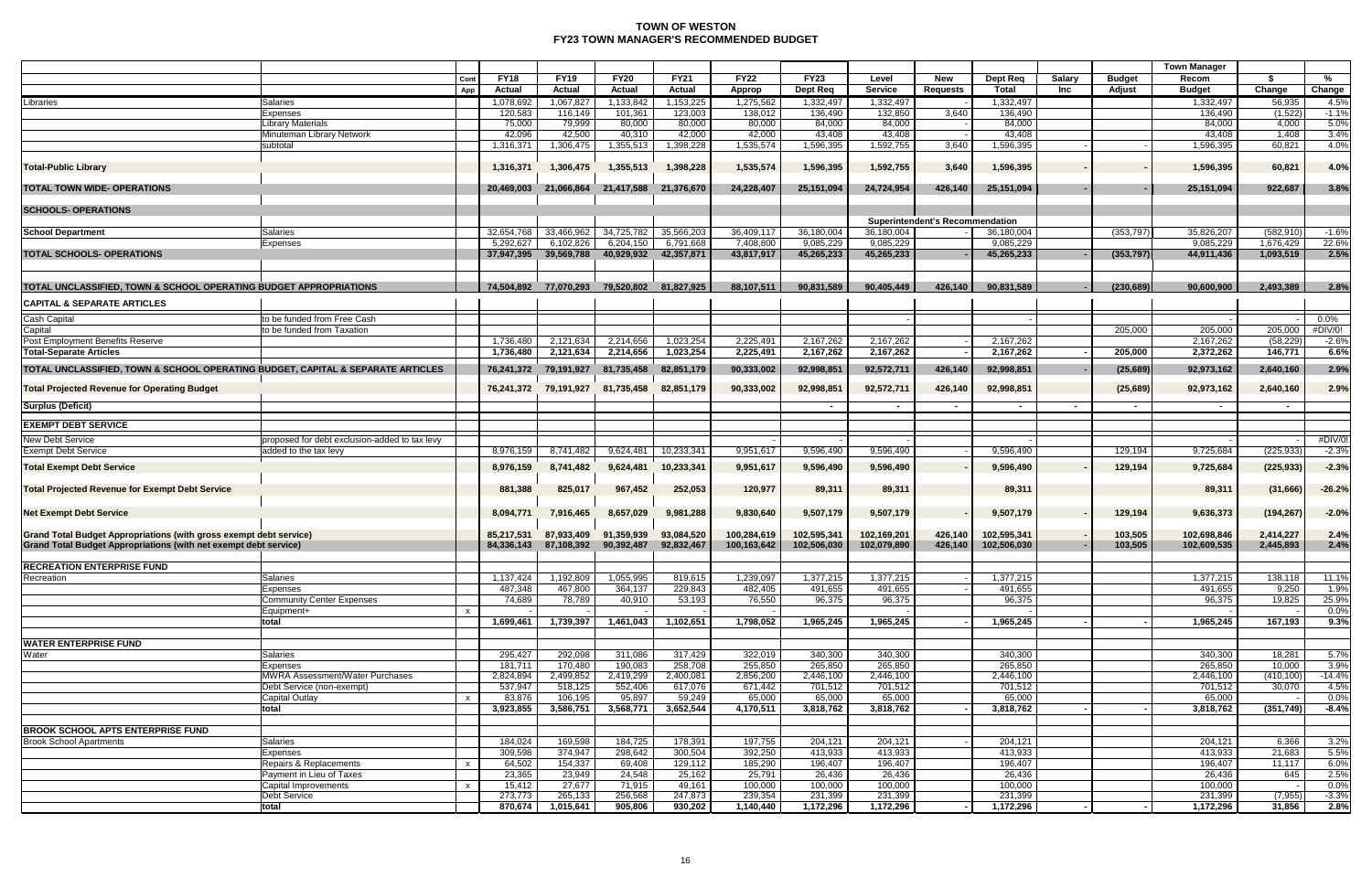#### **APPENDIX 8: CONSOLIDATED FY2023 REVENUE PROJECTIONS**

|                                                                                                                                            | FY2018            | FY2019               | FY2020               | <b>FY21</b>              | <b>FY22</b>         | FY2023            | FY2022                   | FY2022                |
|--------------------------------------------------------------------------------------------------------------------------------------------|-------------------|----------------------|----------------------|--------------------------|---------------------|-------------------|--------------------------|-----------------------|
|                                                                                                                                            | <b>ACTUAL</b>     | <b>ACTUAL</b>        | <b>ACTUAL</b>        | <b>ACTUAL</b>            | <b>TAX RECAP</b>    | <b>PROJECTED</b>  | <b>\$ CHANGE</b>         | % CHANGE              |
| PROPERTY TAX LEVY-OPERATIONS                                                                                                               | 67,378,498        | 69,037,362           | 70,912,464           | 73,463,714               | 75,042,520          | 78,194,041        | 3,151,522                | 4.2%                  |
| new growth                                                                                                                                 | 1,246,222         | 1,398,864            | 1,035,609            | 1,031,604                | 1,244,350           | 1,000,000         | (244, 350)               | $-19.6%$              |
| (unused levy capacity)<br>override                                                                                                         | (1,457,893)       | (1,476,032)          | (259, 273)           | (1,808,283)              | 1,190,626           | 2,131,359         | 940,733                  | 79.0%                 |
| <b>Total Tax Levy- Operations</b>                                                                                                          | 67,166,826        | 68,960,194           | 71,688,800           | 72,687,035               | 77,477,496          | 81,325,400        | 3,847,905                | 5.0%                  |
| STATE AID - CHERRY SHEET                                                                                                                   |                   |                      |                      |                          |                     |                   |                          |                       |
| Chapter 70 (school aid)                                                                                                                    | 3,579,112         | 3,728,527            | 3,958,724            | 3,949,220                | 4,007,060           | 4,115,251         | 108,191                  | 2.7%                  |
| Unrestricted General Government Aid                                                                                                        | 373,690           | 386,769              | 397,212              | 397,212                  | 411,114             | 422,215           | 11,100                   | 2.7%                  |
| Dist., reimb., offsets                                                                                                                     | 42,599            | 22,036               | 25,616               | 40,081                   | 34,257              | 35,182            | 925                      | 2.7%                  |
| <b>Total State Aid</b>                                                                                                                     | 3,995,401         | 4,137,332            | 4,381,552            | 4,386,513                | 4,452,431           | 4,572,647         | 120,216                  | 2.7%                  |
| <b>LOCAL RECEIPTS</b>                                                                                                                      |                   |                      |                      |                          |                     |                   |                          |                       |
| motor vehicle excise (00015)                                                                                                               | 3,235,989         | 3,171,726            | 3,059,295            | 2,954,099                | 2,700,000           | 2,950,000         | 250,000                  | 9.3%                  |
| penalties and interest<br>payment in lieu of taxes (00013-418**)                                                                           | 308,647<br>39,856 | 619.753<br>41,477    | 175,970<br>29,953    | 252,570<br>25,162        | 150,000<br>31,532   | 150,000<br>32,478 | 946                      | 0.0%<br>3.0%          |
| charges for services-solid waste                                                                                                           | 388,525           | 387,892              | 369,375              | 385,547                  | 340,000             | 200,000           | (140,000)                | $-41.2%$              |
| fees                                                                                                                                       | 162,347           | 178,607              | 177,908              | 126,483                  | 125,000             | 150,000           | 25,000                   | 20.0%                 |
| rentals                                                                                                                                    | 332,319           | 133,705              | 135,627              | 140,955                  | 125,000             | 125,000           |                          | 0.0%                  |
| departmental revenue-cemeteries                                                                                                            | 44,793            | 40,755               | 49,445               | 39,000                   | 30,000              | 30,000            |                          | 0.0%                  |
| other departmental revenue                                                                                                                 | 556,060           | 598,312              | 583,391              | 411,189                  | 415,000             | 415,000           |                          | 0.0%                  |
| licenses and permits                                                                                                                       | 1,200,430         | 1,136,454            | 1,026,039            | 1,355,117                | 1,115,518           | 1,100,000         | (15, 518)                | $-1.4%$               |
| fines and forfeits                                                                                                                         | 76,995            | 85,872               | 74.274               | 30,932                   | 30,000              | 50,000            | 20,000                   | 66.7%                 |
| investment income (00017-41700)                                                                                                            | 425,003           | 710,852              | 680,683              | 152,990                  | 150,000             | 150,000           |                          | 0.0%                  |
| solar credits*                                                                                                                             |                   |                      |                      | 522,292                  | 450,000             | 450,000           |                          | 0.0%                  |
| misc. non recurring (00081-48*)                                                                                                            | 278,087           | 134.477              | 310,210              | (15,880)                 |                     |                   |                          | #DIV/0!               |
| misc. recurring                                                                                                                            |                   |                      |                      |                          |                     |                   |                          |                       |
| cherry sheet overestimates                                                                                                                 |                   |                      |                      |                          |                     |                   |                          |                       |
| <b>Total Local Receipts</b>                                                                                                                | 7,049,050         | 7,239,882            | 6,672,170            | 6,380,456                | 5,662,050           | 5,802,478         | 140,428                  | 2.5%                  |
| PRIOR YEAR BALANCES/OTHER                                                                                                                  |                   |                      |                      |                          |                     |                   |                          |                       |
| unreserved fund balance (free cash)<br>free cash to be used for one-time capital projects                                                  | 2,922,000         | 2,500,000<br>260,000 | 3,000,000<br>120,000 | 3,500,000<br>522,413     | 3,150,000<br>80,000 | 2,100,000         | (1,050,000)<br>(80,000)  | $-33.3%$<br>$-100.0%$ |
| overlay surplus                                                                                                                            | 300,000           | 325,000              | 256,000              | 268,253                  | 463,593             | 345,000           | (118, 593)               | $-25.6%$              |
| reserved for appropriation (accr'd inc. litigation settlement)<br>reserved for appropriation (well litigation settlement - FY21 last year) | 7,500<br>125,000  | 7,500<br>125,000     | 7,500<br>125,000     | 109,114<br>81.401        | ٠                   |                   |                          | #DIV/0!               |
| cemetery trust fund                                                                                                                        | 35,000            | 60,000               | 60,000               | 20,000                   | 20,000              | 20,000            |                          | 0.0%                  |
| Josiah Smith Tavern trust fund                                                                                                             | 6,000             | 6,000                | 6,000                | 6,000                    | 6,000               | 12,000            | 6,000                    | 100.0%                |
| reappropriate continuing balances                                                                                                          |                   | 81,836               |                      |                          | 554,000             |                   | (554,000)                |                       |
| <b>Total Prior Year Balances/Other</b>                                                                                                     | 3,395,500         | 3,365,336            | 3,574,500            | 4,507,181                | 4,273,593           | 2,477,000         | (1,796,593)              | $-42.0%$              |
| TOTAL PROJECTED REVENUES                                                                                                                   | 81,606,777        | 83,702,744           | 86,317,021           | 87,961,185               | 91,865,571          | 94,177,526        | 2,311,955                | 2.5%                  |
| <b>REDUCTIONS IN REVENUES</b>                                                                                                              |                   |                      |                      |                          |                     |                   |                          |                       |
| cherry sheet assessments                                                                                                                   | 307,590           | 335,186              | 369,766              | 318,079                  | 321,315             | 329,991           | 8,676                    | 2.7%                  |
| cherry sheet offsets                                                                                                                       | 21,119            | 21.032               | 22,018               | 26,437                   | 24,781              | 25,450            | 669                      | 2.7%                  |
| overlay (abatements)                                                                                                                       | 427,107           | 430,187              | 463,846              | 423,874                  | 446,637             | 450,000           | 3,363                    | 0.8%                  |
| overlay deficits<br>premium post modernization act                                                                                         |                   |                      | 23.299               |                          | 20,518              |                   | (20, 518)                | $-100.0%$             |
| contribution to recreation enterprise fund                                                                                                 | 510,306           | 531,256              | 560,438              | 877,790                  | 719,221             | 589,574           | (129, 647)               | $-18.0%$              |
| <b>Total Reductions in Revenue</b>                                                                                                         | 1.266.122         | 1,317,661            | 1,439,366            | 1,646,180                | 1,532,472           | 1,395,014         | (137, 457)               | $-9.5%$               |
| <b>SUBTOTAL</b>                                                                                                                            | 80,340,655        | 82,385,084           | 84,877,655           | 86,315,005               | 90,333,099          | 92,782,512        | 2,449,413                | 2.9%                  |
| <b>OTHER REVENUES</b>                                                                                                                      |                   |                      |                      |                          |                     |                   |                          |                       |
| transfer from water enterprise fund                                                                                                        | 336,002           | 338,086              | 343,157              | 348,305                  | 355,271             | 364,153           | 8,882                    | 2.5%                  |
| transfer from brook school apts enterprise fund                                                                                            | 209,730           | 189,025              | 191,860              | 194,738                  | 198,633             | 203,599           | 4,966                    | 2.5%                  |
| <b>Total Other Revenues</b>                                                                                                                | 545,732           | 527,111              | 535,018              | 543,043                  | 553,904             | 567,752           | 13,848                   | 2.5%                  |
| TOTAL AVAIL. FOR OPERATING APPROP.                                                                                                         | 80,886,387        | 82,912,195           | 85,412,673           | 86,858,048               | 90,887,003          | 93,350,264        | 2,463,260                | 2.9%                  |
| AVAILABLE FOR EXCLUDED DEBT SERVICE                                                                                                        |                   |                      |                      |                          |                     |                   |                          |                       |
| PROPERTY TAX LEVY - DEBT SERVICE                                                                                                           | 8,094,771         | 7,916,465            | 8,657,029            | 10,233,342               | 9,830,640           | 9,636,373         | (194, 267)               | $-2.0%$               |
| school construction (FY20 final year)                                                                                                      | 665,538           | 665,538              | 665,535              |                          |                     |                   |                          |                       |
| prior year reserve                                                                                                                         |                   |                      | 155,499              | $\overline{\phantom{a}}$ |                     | ٠                 | $\overline{\phantom{a}}$ | 0.0%                  |
| bond premium offset                                                                                                                        | 145,450           | 159,479              | 146,418              | 230,145                  | 120,977             | 89,311            | (31, 666)                | $-26.2%$              |
| TOTAL AVAIL. FOR EXCL. DEBT SERVICE                                                                                                        | 8,905,759         | 8,741,482            | 9,624,481            | 10,463,487               | 9,951,617           | 9,725,684         | (225, 933)               | $-2.3%$               |
|                                                                                                                                            |                   |                      |                      |                          |                     |                   |                          |                       |
| TOTAL TAX LEVY- OPERATIONS & DEBT                                                                                                          | 75,261,597        | 76,876,659           | 80,345,829           | 82,920,377               | 87,308,136          | 90,961,773        | 3,653,638                | 4.2%                  |